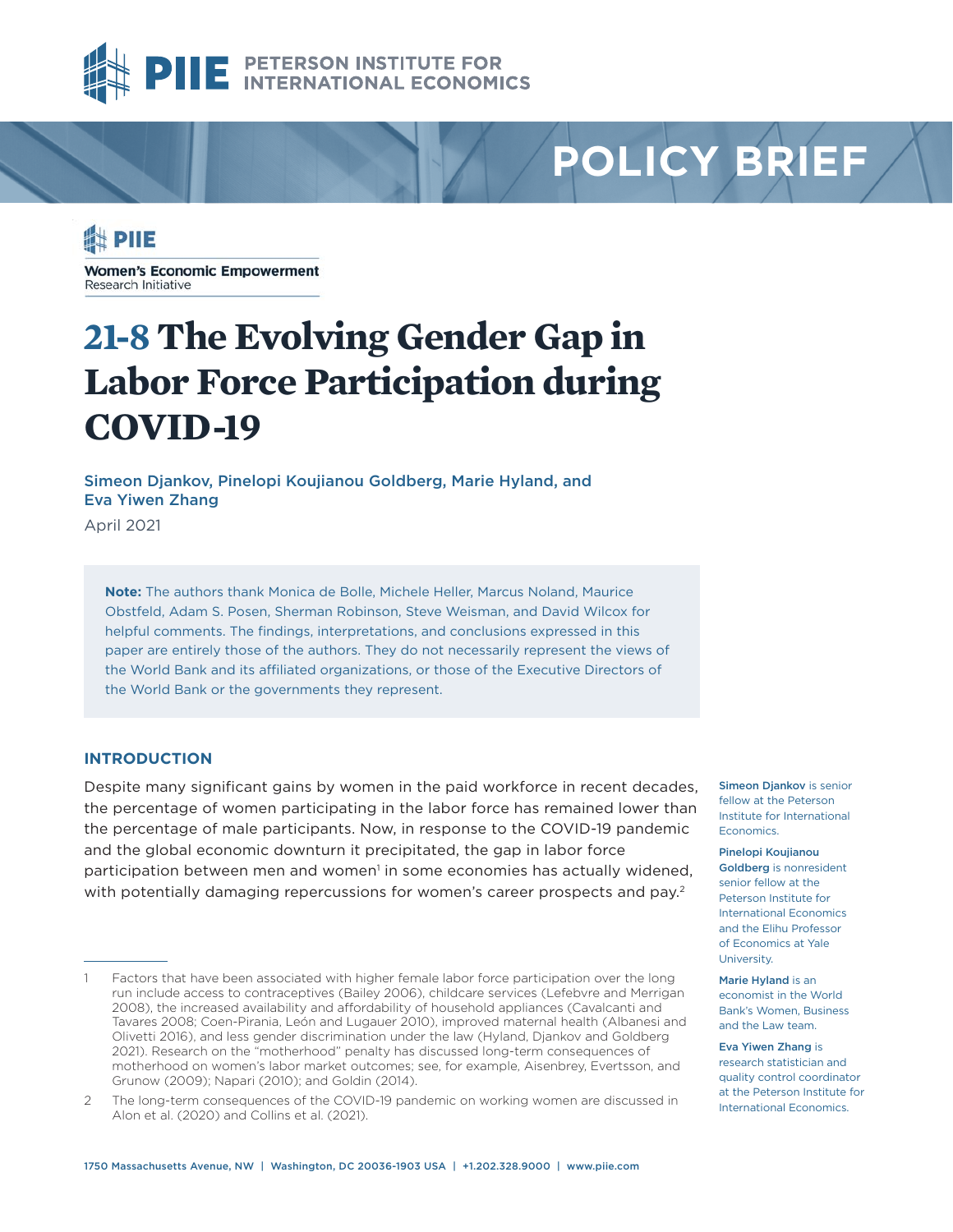The gender gap discussed in this Policy Brief measures the difference between the share of women employed or actively looking for paid work, relative to the share of men. To gauge its evolution over time, and especially during the pandemic, we have compiled a new database across 43 countries (36 member countries of the Organization for Economic Cooperation and Development [OECD] and 7 emerging-market economies) representing 60 percent of global GDP (in current US dollars as of 2019).<sup>3</sup> These data track trends over 30 years, providing many valuable insights into the evolving and varied nature of male and female workplace presence. The data will also be updated quarterly and made publicly available. Forthcoming research will examine trends over the three decades of the database, with a focus on demographic factors, differences among sectors of the economy, and what can be learned from the experience of varied government policies.

Some preliminary analysis of the trends in 2020, a time of enormous disruption because of the pandemic, suggests that:

- Out of the 43 countries in this study, two Latin American countries—Chile (+2.3 percentage points) and Colombia (+1.3)—and Finland (+1.1) experienced the largest gender gap expansion in monthly labor force participation from early 2020; Colombia and Cyprus experienced the largest expansion in quarterly labor force participation gap by more than 2 percentage points.
- The gender gap widened in the United States, driving [2.5 million women](https://www.piie.com/blogs/realtime-economic-issues-watch/covid-19-widens-gender-gap-labor-force-participation) from their jobs in what Vice President Kamala Harris called a "national emergency" for women.
- The quarterly gender gap narrowed the most in three small European economies (Luxembourg, Lithuania, and Malta) by 2.9, 2.1, and 1.5 percentage points, respectively. Nine other countries (Austria, Belgium, Denmark, Ireland, Romania, Russia, the Slovak Republic, Turkey, and the United Kingdom) have also experienced a shrinking of the gender gap in 2020 (see appendix table).
- Female labor force participation fell the most in countries where women are more likely to be employed in the services and retail sales sectors, which were disproportionately affected by the lockdown measures adopted to curb the spread of the virus.
- Employees on temporary contracts were more likely to have lost their jobs during the pandemic. In countries with a lower share of female workers on such contracts relative to men, women were less likely to drop out of the labor force relative to men. Generally speaking, women in temporary employment are at the lower end of the income scale and do not include professional women with credentials who seek career opportunities in their jobs, a sector that has opened up for women in many advanced economies in recent years.

<sup>3</sup> The 43 economies include Australia, Austria, Belgium, Bulgaria, Canada, Chile, Colombia, Croatia, Cyprus, the Czech Republic, Denmark, Estonia, Finland, France, Greece, Hungary, Iceland, Ireland, Israel, Italy, Japan, Korea, Latvia, Lithuania, Luxembourg, Malta, Mexico, the Netherlands, New Zealand, Norway, Poland, Portugal, Romania, Russia, the Slovak Republic, Slovenia, South Africa, Spain, Sweden, Switzerland, Turkey, the United Kingdom, and the United States.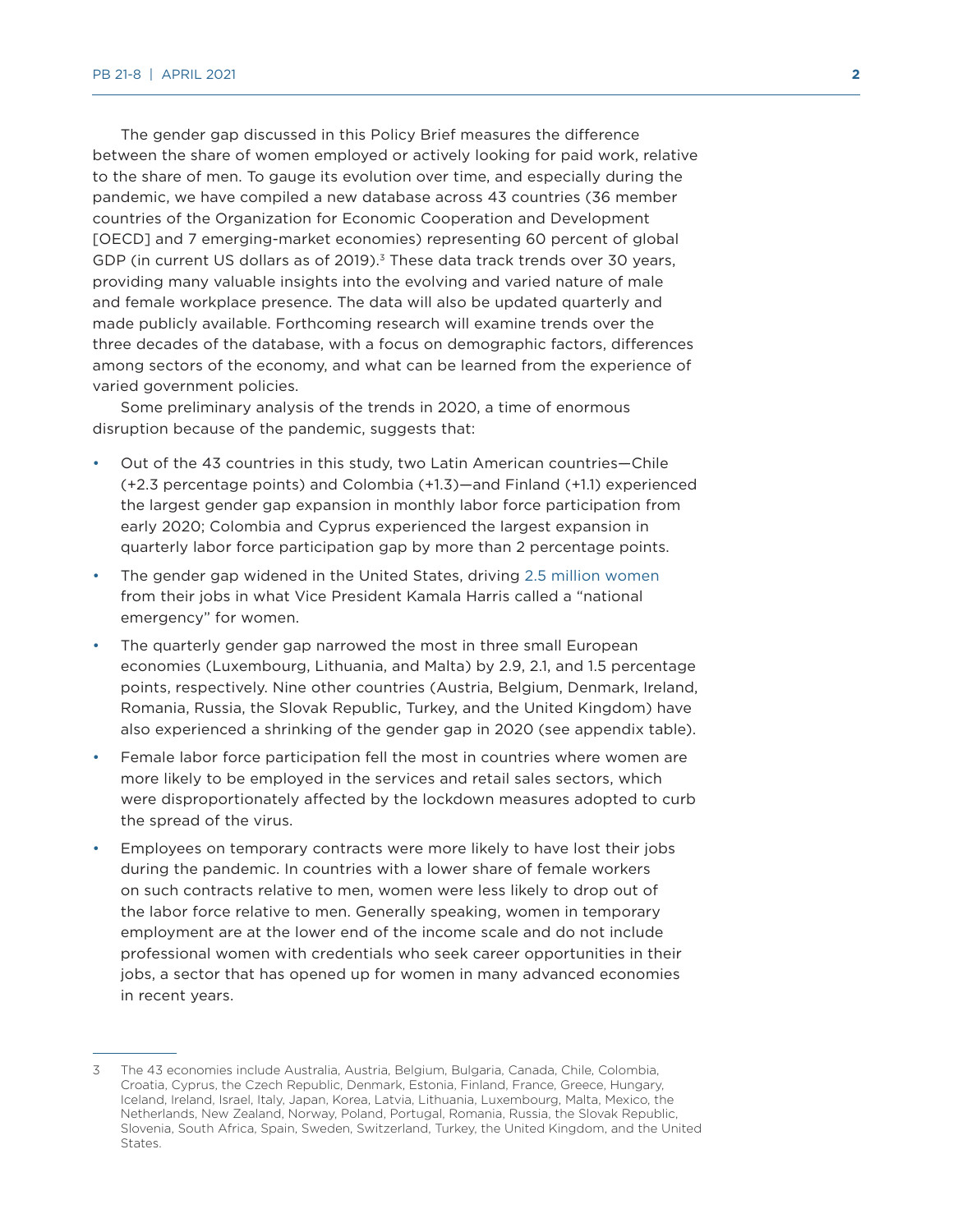- Not surprisingly, countries with stronger laws against gender discrimination, as measured by the overall World Bank's Women, Business and the Law index score, experienced fewer disparities between men and women in keeping jobs during the pandemic.
- Greater government expenditure on childcare in the pre-COVID-19 era does not appear to have insulated female workers from the labor-market impacts of the pandemic.

#### **I PREVIOUS EVIDENCE**

There are two main channels through which COVID-19 has been documented to expand the gender gap in employment (Alon et al. 2020). The first is the occupation channel, whereby women were overrepresented in the sectors hardest hit by lockdowns. The second is the childcare channel, whereby the extra caregiving responsibilities brought about by school and childcare closures fell disproportionately on working mothers' shoulders.

Earlier research focused on advanced economies and examined the effects of the pandemic on overall employment as well as on domestic work and childcare responsibilities.4 In this Policy Brief, we shift the focus to a different outcome: female labor force participation. We also expand country coverage by including a small set of emerging-market economies in our analysis.

The rest of the Policy Brief is organized as follows. Section II documents the changes in female labor force participation in the countries in our sample since the onset of the pandemic. Section III examines the factors that have contributed to these changes and discusses the role of various policies in explaining cross-country differences in the effects we document. Section IV offers some conclusions.

#### **II CHANGES IN FEMALE LABOR FORCE PARTICIPATION ACROSS COUNTRIES**

To examine the resilience of female labor in a country to the shock caused by COVID-19, we consider the change in the gender gap in the labor force participation (LFP) rate from early 2020. The data span 36 of the 37 OECD countries and 7 emerging-market economies.5 We employ two sets of LFP data: the first is seasonally adjusted quarterly data from OECD and Eurostat that cover the population aged 15 to  $64<sup>6</sup>$  The second is monthly data from national sources that measure labor force participation as a three-month moving average.

The country coverage of the two datasets is different. The quarterly data cover 41 out of the 43 sample countries. The monthly data cover 20 economies and allow us to add two countries (Chile and Mexico) to the analysis that are not available in the quarterly series. The age range of employees covered in the monthly data is wider than that of quarterly data. We use these overlapping

<sup>4</sup> This research includes Farre et al. (2020) on Spain; Craig and Churchill (2021) on Australia; Kikuchi et al. (2020) on Japan; and Adams-Prassel et al.'s (2020) cross-country study.

<sup>5</sup> Germany is not included in the analysis, as reliable LFP monthly or quarterly data do not exist.

<sup>6</sup> Russia's quarterly LFP data are an exception, as it is retrieved from the Russian Statistical Office (ROSSTAT).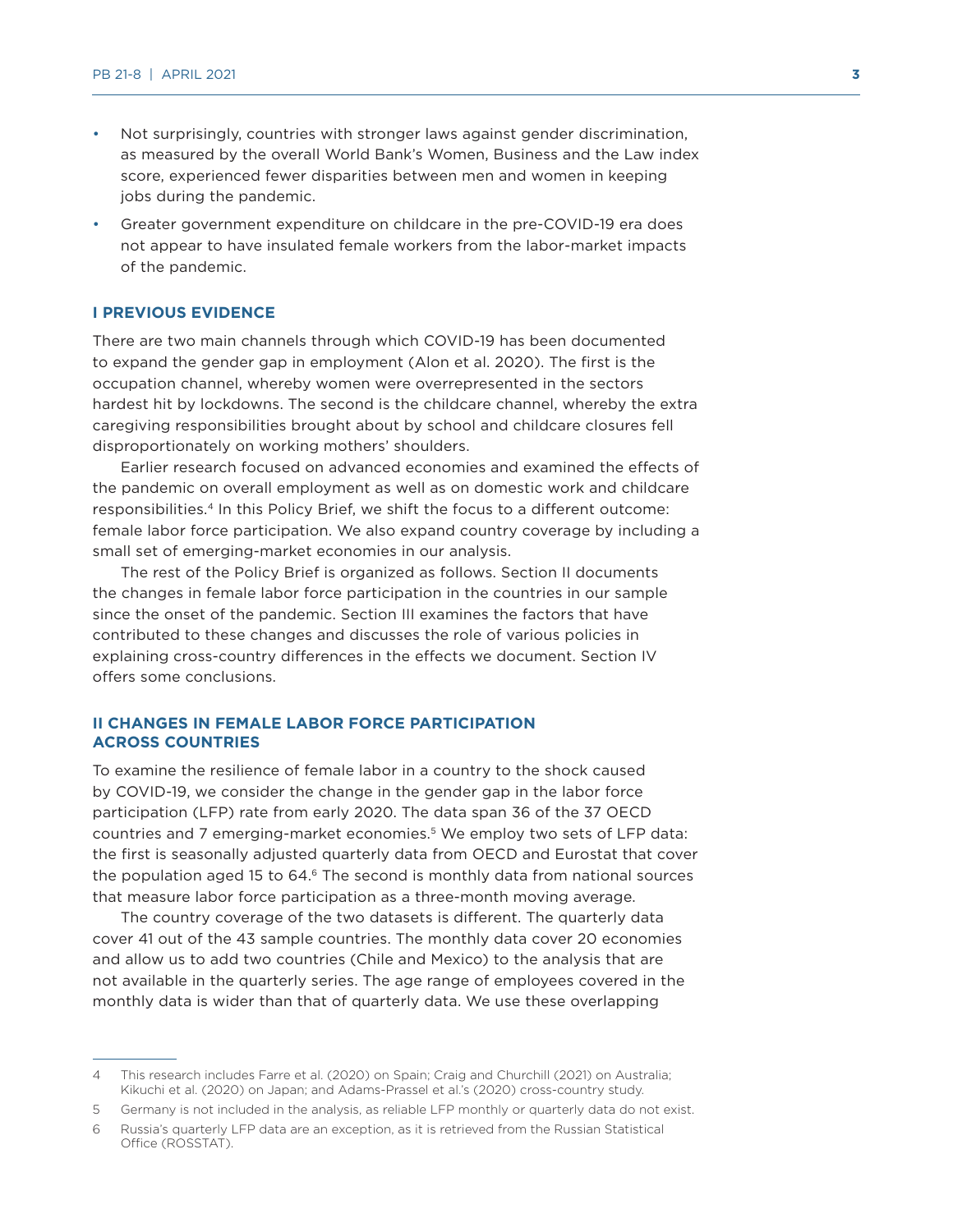countries to examine the robustness of our results to the use of different data sources and population coverage. In the United Kingdom, Denmark, and Norway monthly data are provided in three-month moving averages by national statistics agencies, while for other countries we converted monthly data to moving averages for consistency.7

#### **Gender Gap Patterns Prior to 2020**

Countries with a higher level of GDP per capita generally have higher labor force participation by women (figure 1a and appendix table). Data from 2019 show that two Nordic countries (Iceland and Sweden) and Switzerland had the highest women's participation rates, at above 80 percent. Next come New Zealand, the Netherlands, two Baltic countries (Lithuania and Estonia), and the remaining Nordic countries (Finland, Denmark, and Norway). Mexico and Turkey had the lowest rates, at 49 and 39 percent, respectively. Five other countries had female participation rates below 60 percent and appear below the trend line in figure 1a. These are South Africa, Italy, Chile, Romania, and Korea.

As cross-country comparisons of the female labor force participation may reflect national differences that affect both genders' participation rates similarly, we also present the gender gaps in labor force participation in 2019 relative to income levels (figure 1b). Mexico and Turkey stand out, with the largest gender gaps in the sample at 33 and 39 percent, respectively. They are followed by Colombia and Romania. Lithuania has the smallest gender gap in employment, at only 2.3 percentage points. Two Nordic economies (Sweden and Finland) and one Baltic economy (Latvia) are close behind Lithuania.

#### **Widening of the Gender Gap in 2020**

We next examine how the gender gap has changed between the first (Q1) and third (Q3) quarter of 2020. Since the onset of the pandemic, the gap in labor force participation has widened in some countries and shrunk in others. Figure 2 contrasts the countries in which the gender gap has expanded (panel a) and contracted (panel b) the most.

The increased gap in labor force participation between men and women in Colombia and Cyprus shown in figure 2, panel a is striking. Relative to precrisis levels, the gender gap has increased approximately 3.4 percentage points for Colombia and 2.3 percentage points for Cyprus. Women in Colombia appear to have been hit particularly hard due to the concentration of female employment in contact-intensive services sectors where remote working is not feasible and job losses were widespread (IMF 2020).

<sup>7</sup> Due to COVID-19, the data collection process may be hampered or altered in some countries. For example, in Mexico, the national labor force participation data collected by INEGI up to March 2020 are from the National Occupation and Employment Survey (ENOE), from April to June 2020 they are from the Telephone Occupation and Employment Survey (ETOE), and as of July 2020 the information is generated with the Survey National Occupation and Employment (new edition) (ENOEN), [www.inegi.org.mx.](http://www.inegi.org.mx)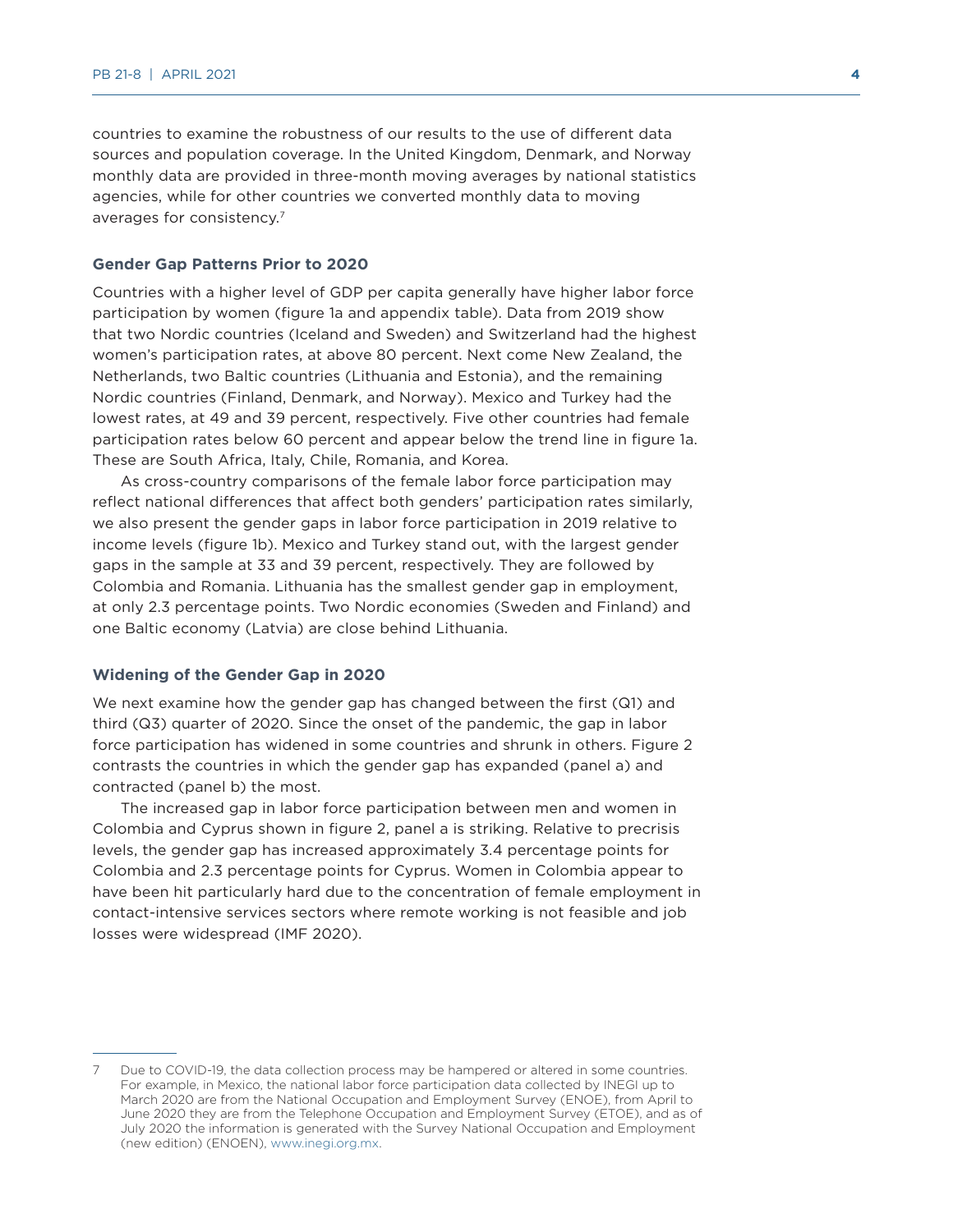#### Figure 1a

#### **Countries with higher levels of GDP per capita generally have higher female labor force participation**

female labor force participation rate, 2019 (percent)



Note: The red line represents the linear fitted line.

*Sources:* Labor force data are from the Organization for Economic Cooperation and Development; GDP data are from the World Bank.

Additionally, in Colombia, employment in paid domestic work, an occupation where women are disproportionately represented, has declined dramatically since the onset of the crisis (NU, CEPAL 2021). In Canada, Croatia, and Japan, the gap increased from the first to the second quarters, and then remained relatively flat into the third quarter. Figure 2, panel b shows that the COVID-19 pandemic has not been universally associated with a widening of the gender gap—in certain economies, the gap has shrunk since the onset of the crisis. For example, in Luxembourg, the gap contracted in the second quarter and remained flat in the third quarter. In Portugal, Latvia, Malta, and Lithuania, the gap remained relatively flat between the first and second quarters but then contracted more noticeably in the third quarter. In the four countries, participation rates for women started to recover in the third quarter of 2020 while those for men did not.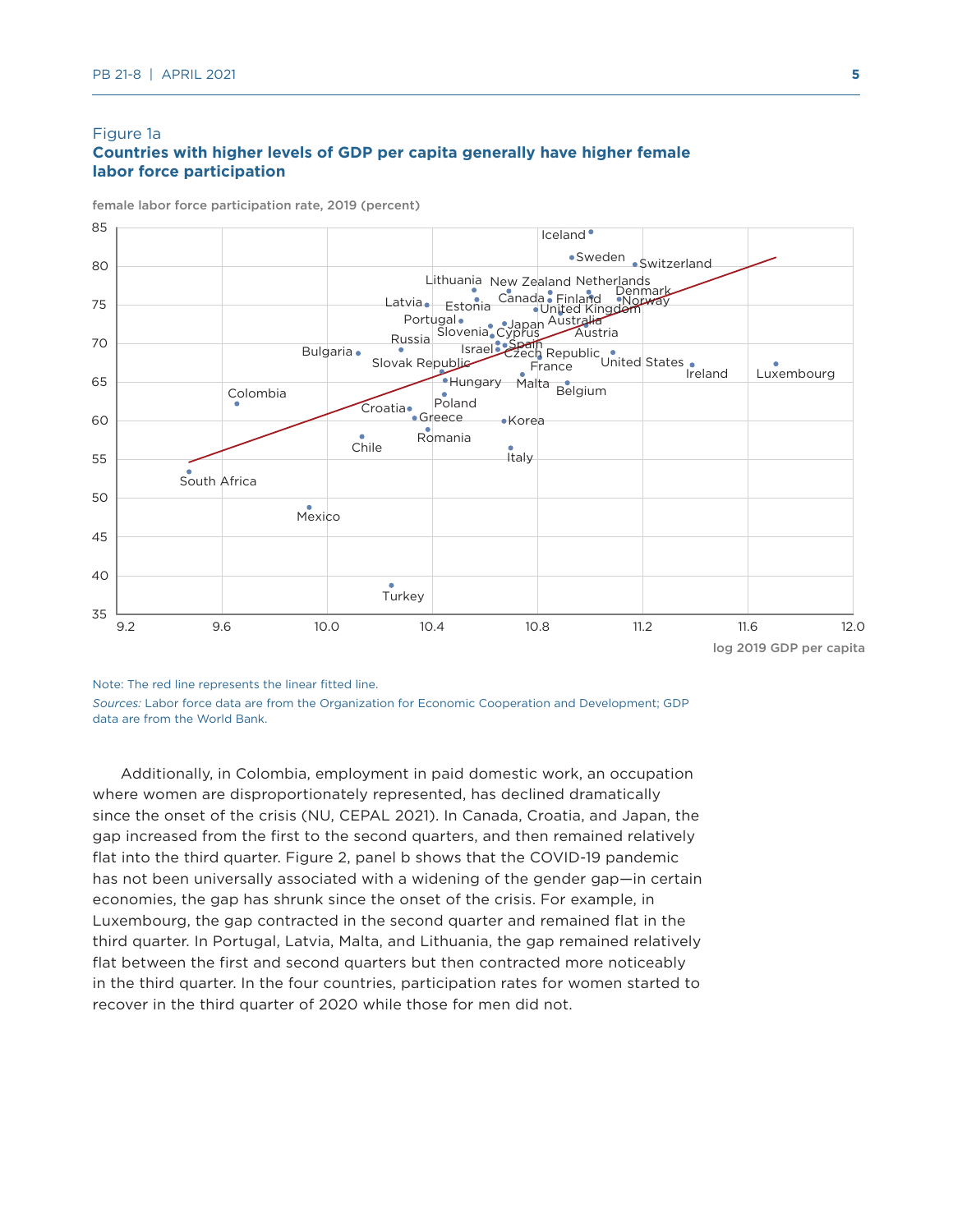#### Figure 1b

#### **In 2019, Mexico and Turkey had the largest gender gaps in labor force participation, while Nordic and Baltic economies had among the smallest gaps**

gender gap in labor force participation rate, 2019 (percentage point)



Note: The red line represents the linear fitted line.

*Sources:* Labor force data are from the Organization for Economic Cooperation and Development; GDP data are from the World Bank.

The comparisons highlight large differences between countries in how working women were affected by the pandemic, relative to working men. In the second and third quarters of 2020, 70 percent of the economies in our sample experienced an expansion in the gender gap in labor force participation relative to the first quarter of the year. On average, the gender gap expanded by 0.2 percentage point in the second quarter and shrank by 0.1 percentage point in the third quarter, but these averages mask considerable heterogeneity across countries. The variation in the changes in the gender gap increased from the second to the third quarter. In 13 economies, the gender gap expanded in both quarters; these were Australia, Canada, Colombia, Croatia, Cyprus, the Czech Republic, Finland, Iceland, Italy, Japan, Korea, Slovenia, and the United States. In contrast, 12 countries (Austria, Belgium, Denmark, Ireland, Lithuania, Luxembourg, Malta, Romania, Russia, the Slovak Republic, Turkey, and the United Kingdom) experienced a shrinking of the gender gap in both quarters.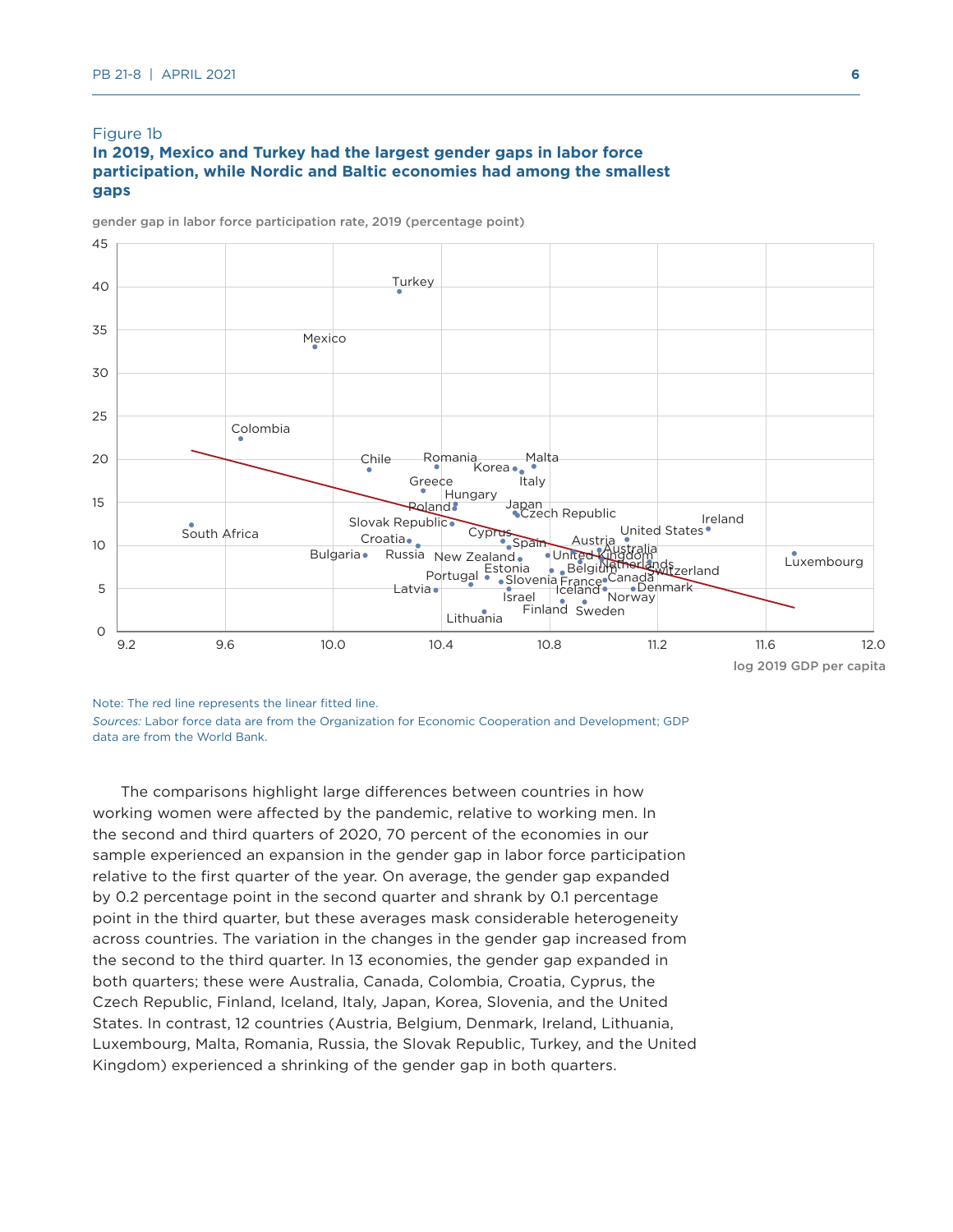#### **Monthly Gender Gap Expansion in 2020**

Analysis of the monthly data confirms the patterns evident in figure 2. Based on the expansion of the gender gap in labor force participation from January to December of 2020, Colombia once again stands out for its large increase, by 1.6 percentage points, coming second to Chile, where the gender gap expanded 2.3 percentage points by end 2020. Interestingly, the monthly data show some signs that women returned to the workforce in numbers comparable to men after September 2020.8

#### Figure 2

#### **Since the onset of the pandemic, the gap in the labor force participation rate (LFPR) has widened in some countries and shrunk in others**

#### **a. The gap as of 2020Q3 expanded the most in Colombia, followed by Cyprus**

![](_page_6_Figure_6.jpeg)

increase in gender gap in LFPR, top 5 economies (percentage points)

![](_page_6_Figure_8.jpeg)

![](_page_6_Figure_9.jpeg)

decrease in gender gap in LFPR, top 5 economies (percentage points)

*Sources:* Organization for Economic Cooperation and Development; Eurostat.

<sup>8</sup> The maximum gender gap recorded for a country differs between the monthly and quarterly data because of differences in the population covered; in Colombia, for example, the quarterly data cover persons aged 15–64, whereas the monthly data cover all persons aged 15 and over.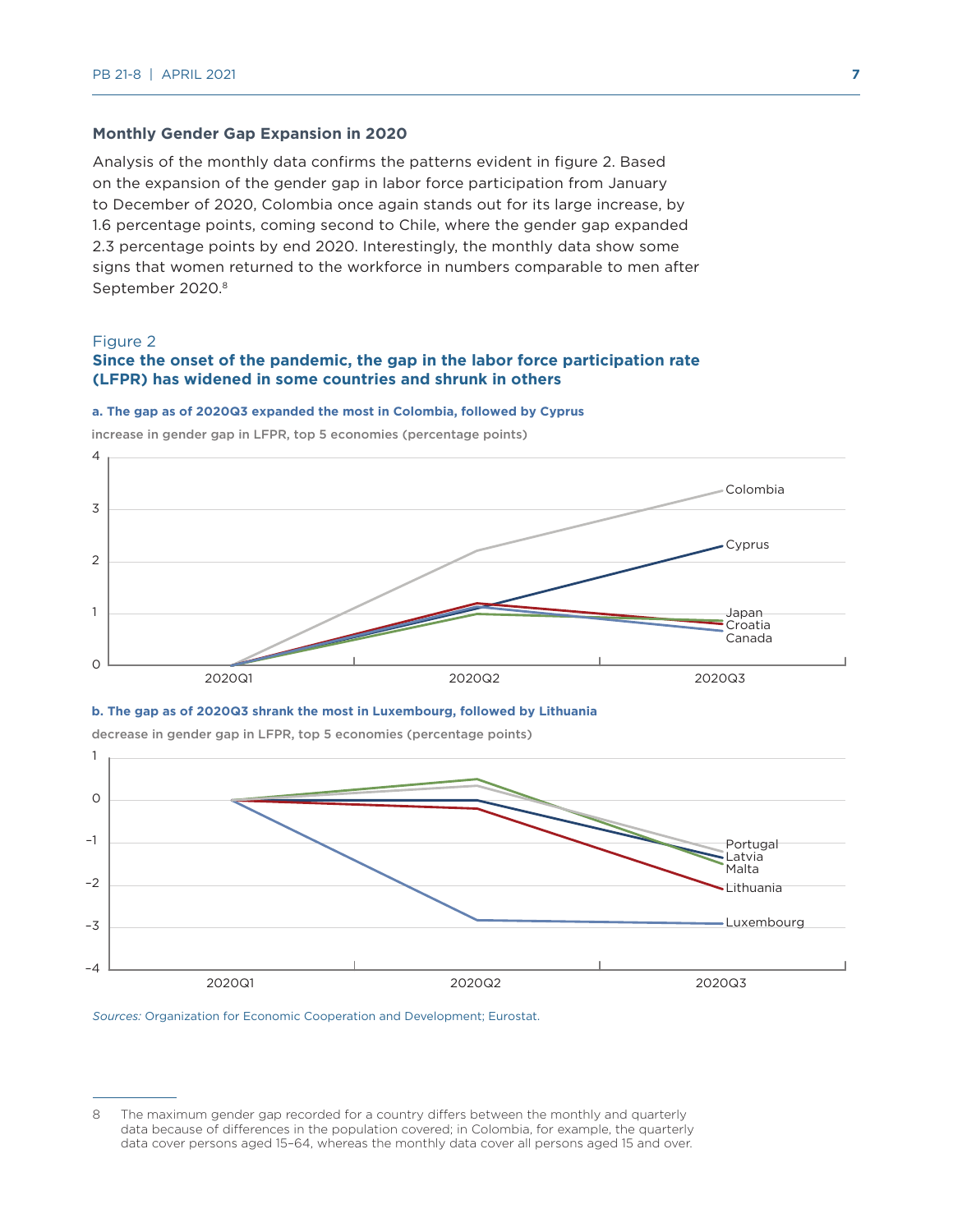The monthly data also reveal that the countries in which the gender gap expanded the most are a heterogenous group. Overall, countries where the gap in labor force participation was high prior to the onset of the COVID-19 crisis experienced a larger increase in the gender gap once the crisis hit. There are many outliers in this relationship, however. For example, two of the countries with the largest widening of the gender gap already had a very high gender gap prior to the pandemic (20.9 percentage points in Chile and 23.9 percentage points in Colombia); on the other hand, two Scandinavian countries, Sweden and Finland, where the gender gap prior to the COVID-19 pandemic was less than four percentage points each, also experienced a large increase in the LFP gap, by around 1 percentage point. This heterogeneity suggests that policies that have been associated with bringing more women into the labor force in normal times, including childcare supports and protections against discrimination, may not be successful in retaining them under extraordinary circumstances.

#### **III. WHAT EXPLAINS THE DIFFERENCES ACROSS COUNTRIES?**

#### **Hypotheses, Data Sources, and Measurement**

This section lays out the main factors that earlier studies have identified as potential contributors to changes in the gender gap,<sup>9</sup> along with a description of the data available to measure them. These factors include countries' sectoral differences in employment by gender; preexisting gendered laws and family friendly policies; women's temporary employment and related protections; and public childcare support prior to the pandemic.

#### *Sectoral Differences in Employment*

Across all countries in our sample, an average of 24 percent of women are employed as service and sales workers, 12 percentage points higher than the rate for men.<sup>10</sup> Female employees' representation in the services sector is above 30 percent in Colombia, Japan, Mexico, and Norway. The gap in representation between men and women is highest in Colombia, at 26 percentage points.

Because services were disproportionately affected by the coronavirus pandemic, the higher representation of women in the services sector implies that the pandemic's effects on women's labor market prospects may have been particularly severe. We hypothesize that the higher the share of women employed in the services sector in a country, the larger the expansion of the LFP gap in that country.

#### *Gendered Laws and Policies*

We use several variables to examine the correlation between the evolving gender gap and a range of laws and policies that relate to women's participation in the labor market. Specifically, we consider family leave policies, as well as a broader measure of the legal discrimination that women face as they navigate their working lives, as captured by the World Bank's Women, Business and the

<sup>9</sup> See the studies referenced in section I.

<sup>10</sup> Sectoral employment data based on International Labor Organization (ILO) modeled estimates from November 2019.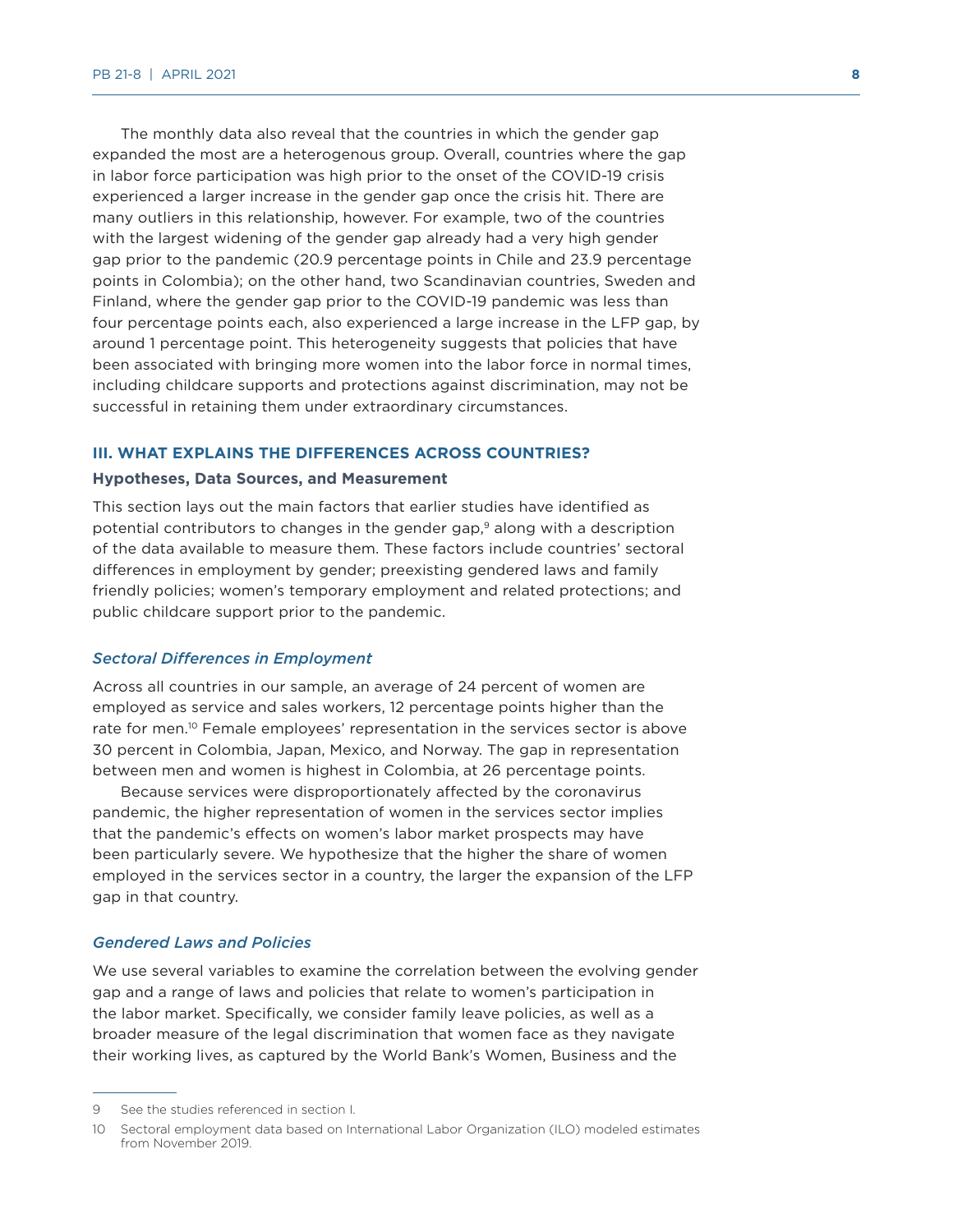Law (WBL) index. The first variable relates to the length of paid paternity leave available to fathers. This leave ranges from zero to five weeks across countries. On average, 1.3 weeks of paternity leave was provided, with 12 economies providing none. Four countries provide at least four weeks of leave: these are Lithuania, Spain, Slovenia, and Portugal. We also capture a broader measure of parental leave policies by considering the score under the Parenthood indicator from the WBL database. This indicator summarizes the policies that enable a woman to continue to work once she has had children. It covers maternity, paternity, and parental leave, as well as legislation that prohibits the dismissal of pregnant workers.

Hyland, Djankov, and Goldberg (2020) show that high-income OECD countries have made greater progress than other countries when it comes to equalizing laws across genders. For the 36 OECD countries in our sample, 20 countries received a perfect score of 100 in the Parenthood indicator in 2019, while Mexico, Israel, and Switzerland scored the lowest at 60. Among the seven non-OECD economies, Romania, Bulgaria, and Croatia scored 100, Malta scored 60, and the other three (Cyprus, South Africa, and Russia) scored 80. To test if there is a relationship, on aggregate, between the evolving gender gap and gender equality under the law, we use the overall WBL index score as a proxy for equal treatment in the labor force. For the countries in our sample, the 2019 WBL index ranges from 73.1 for Russia (implying that women have less than threequarters the rights of men in the areas covered by the index) to a perfect 100 for eight countries in the sample (Belgium, Canada, Denmark, France, Iceland, Latvia, Luxembourg, and Sweden).

We hypothesize that countries with stronger family leave policies and more equal treatment of women under the law may have allowed households to cope with the additional house and childcare responsibilities during the pandemic without women having to withdraw from the labor force.

#### *Temporary Employment and Protections*

Across the countries included in our study, the share of women on temporary contracts was higher than that of men by an average of 1.2 to 1.4 percentage points between 2017 to 2019.<sup>11</sup> The share of women on temporary contracts was the highest in Colombia, representing more than 30 percent of female workers, versus 26 percent for men. Spain, Poland, and Chile follow, with between 25 to 28 percent of female workers on temporary contracts. The gender gap in temporary employment was widest in Finland, at 5.5 percentage points higher for women than for men, followed by Japan at 4.5 and Colombia at 4.3.

To measure protections for temporary workers, we use the OECD's Employment Protection Legislation indicator for hiring temporary workers, which measures the strictness of regulations on the use of fixed-term and temporary work agency contracts, such as the types of work and duration allowed for successive fixed-term contracts, regulation on the establishment of temporary agencies, and requirement for agency workers to receive the same pay and work conditions as regular workers.<sup>12</sup> This variable ranges from 0.3 to 4.5, with

12 See [OECD Indicators of Employment Protection](https://www.oecd.org/employment/emp/oecdindicatorsofemploymentprotection-methodology.htm).

<sup>11</sup> These figures are based on employment data retrieved by the authors from the OECD.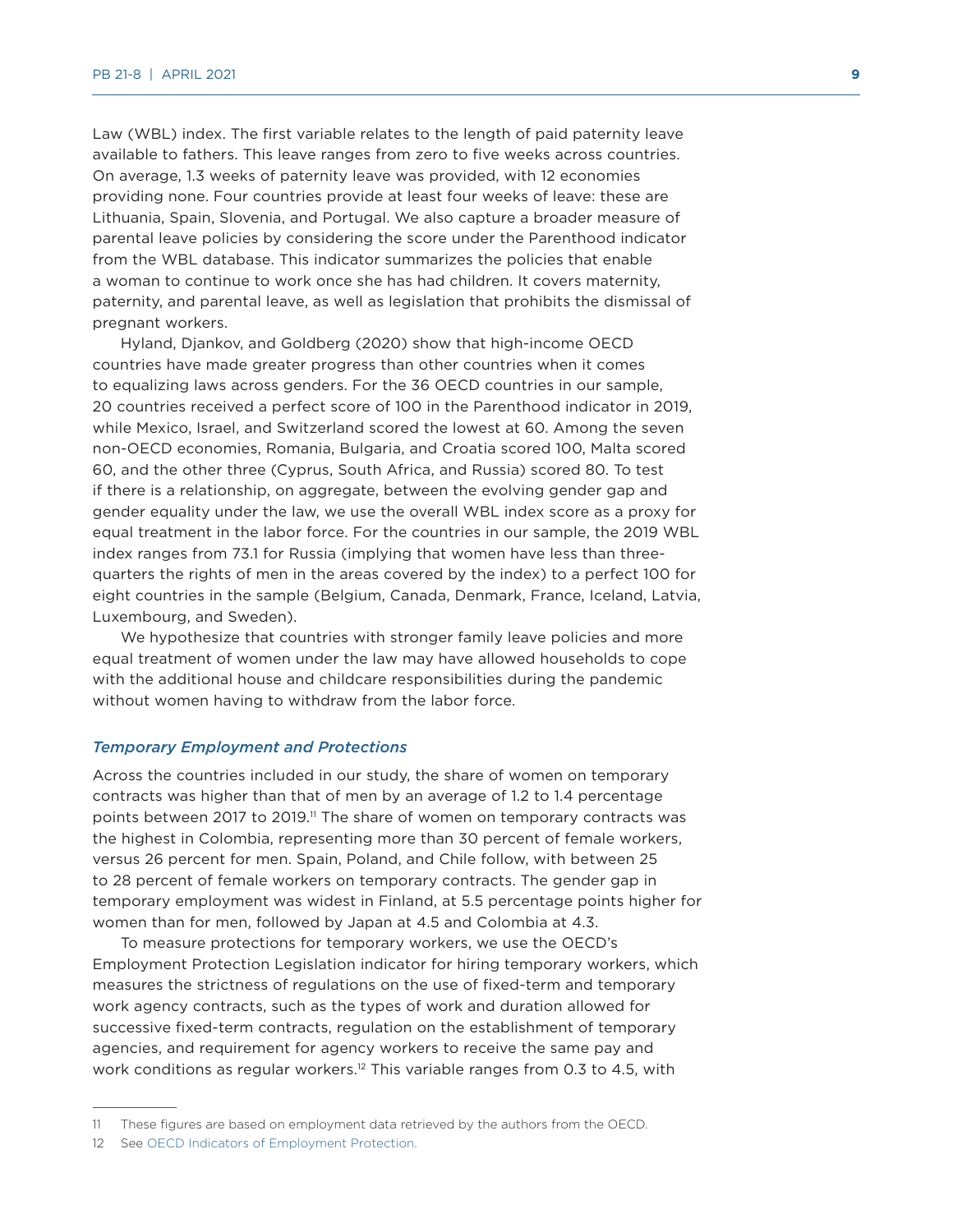Turkey, Luxembourg, Italy, France, Spain, Estonia, and Norway scoring above 3. The countries with poor temporary labor protection with a score lower than 1 are New Zealand, the United Kingdom, the United States, South Africa, and Canada.

We hypothesize that countries with a higher share of women employed as temporary workers may have experienced a larger expansion of the LFP gender gap as temporary workers have been disproportionately affected by the pandemic. For the same reason, less protection of temporary workers may have resulted in more women leaving the workforce.

#### *Childcare*

Childcare policy is the final variable that we correlate with the evolving gender gap during the COVID-19 era. Government spending on childcare<sup>13</sup> is an imperfect proxy for childcare support, as spending is aggregated across different types of programs. Public childcare expenditure ranges from 0.1 percent of GDP in Turkey to 1.8 percent of GDP in Iceland. Turkey, Spain, Slovenia, the Czech Republic, Japan, Portugal, the United States, and Ireland spent less than 0.5 percent of their GDPs on public childcare in 2015.

We hypothesize that in countries with strong childcare support, women were able to continue working during the pandemic. Note, however, that our measure captures childcare support prior to the pandemic and not measures that were taken to specifically address the pandemic's challenges. The United Kingdom, for example, offered a local property tax exemption for eligible childcare centers from 2020 to 2021. Additionally, UK parents whose work hours have been reduced during the pandemic are eligible to offset childcare costs through tax credits. These may help explain the resilience of the United Kingdom's female participation rate. Due to data constraints, we are unable to test the effectiveness of COVID-19-specific childcare policies. Instead, we use pre-COVID-19 childcare expenditure as a proxy for the proclivity of governments to subsidize childcare.

#### **Findings**

This section presents associations between the evolving LFP gender gap during the COVID-19 era, and the country characteristics and policies regarding (1) female employment in the services sector, (2) gender equality under the law and family-friendly policies, (3) employment share and protections for workers on temporary contracts, and (4) government expenditure on childcare. These associations are captured through simple cross-country ordinary least squares (OLS) regressions of the expansion in LFP gender gap between the first and third quarters of 2020 on the relevant covariates.

To summarize our findings, the results indicate a statistically significant positive correlation between the expanding gender gap since the onset of the COVID-19 crisis and women's concentration in the services sector. We also find that the expansion of the LFP gender gap was lower in those countries that had a smaller female temporary employment share (relative to men). Additionally, a higher level of legal equality between men and women as measured by the

<sup>13</sup> Data retrieved from OECD Family Database: PF3.1 Public spending on childcare and early education, oe.cd/fdb.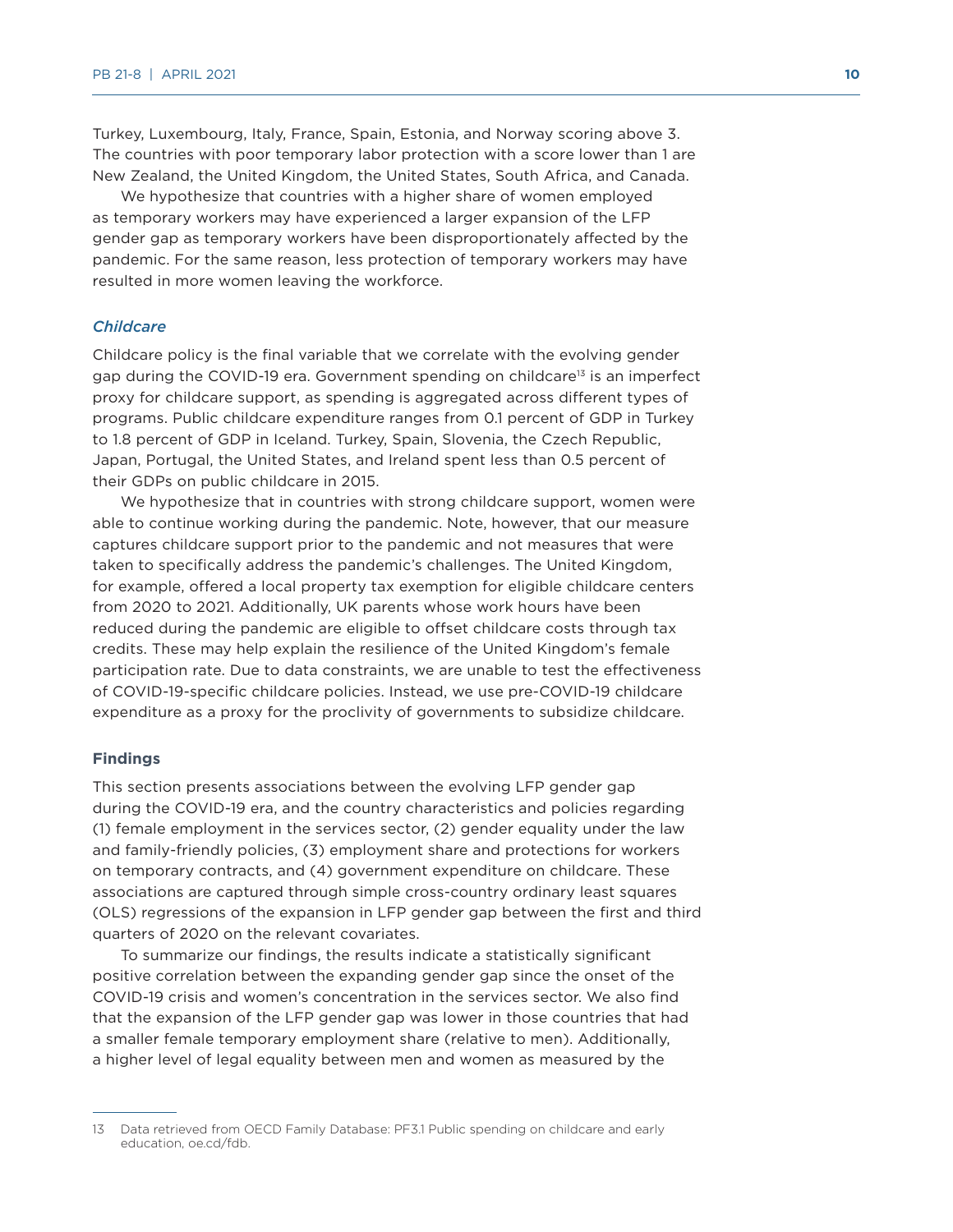overall WBL score is associated with a smaller gender gap expansion during the pandemic. On the other hand, there is no significant relationship between the evolving gender gap and the scale of protection measures for temporary workers, family leave policies, or childcare policies.

The gender gap in LFP increased more in countries where a greater proportion of women were employed in the services sector prior to the crisis. In an OLS cross-country regression where the dependent variable is the change in the LFP gender gap between Q1 and Q3 of 2020, and the independent variable is the female employment share in the services sector, the coefficient on female employment share is positive and statistically significant at the 5 percent level (figure 3, panel a). Every 10 percentage point higher female service employment share prior to COVID-19 is associated with an additional 0.9 percentage point increase in the gender gap by Q3. The statistical significance holds if the female employment share in services is replaced with its gap from men's share (figure 3, panel b). These results provide support for our hypothesis that the LFP gender gap expansion was driven primarily by occupational composition: countries with a particularly high representation of women in the services sector (Colombia, for example, at 34 percent) experienced a particularly steep decline of female LFP (by an additional 3.4 percentage points relative to men) as many services sectors were partially shut down by the pandemic.

#### Figure 3

#### **Countries with higher shares of women employed in services experienced larger gender gap expansion in the labor force participation rate (LFPR) between 2020Q1 and Q3**

#### **a. Gender gap in LFPR increased more in countries with higher female employment share in services**

![](_page_10_Figure_6.jpeg)

change in gender gap in LFPR from 2020Q1 (percentage points)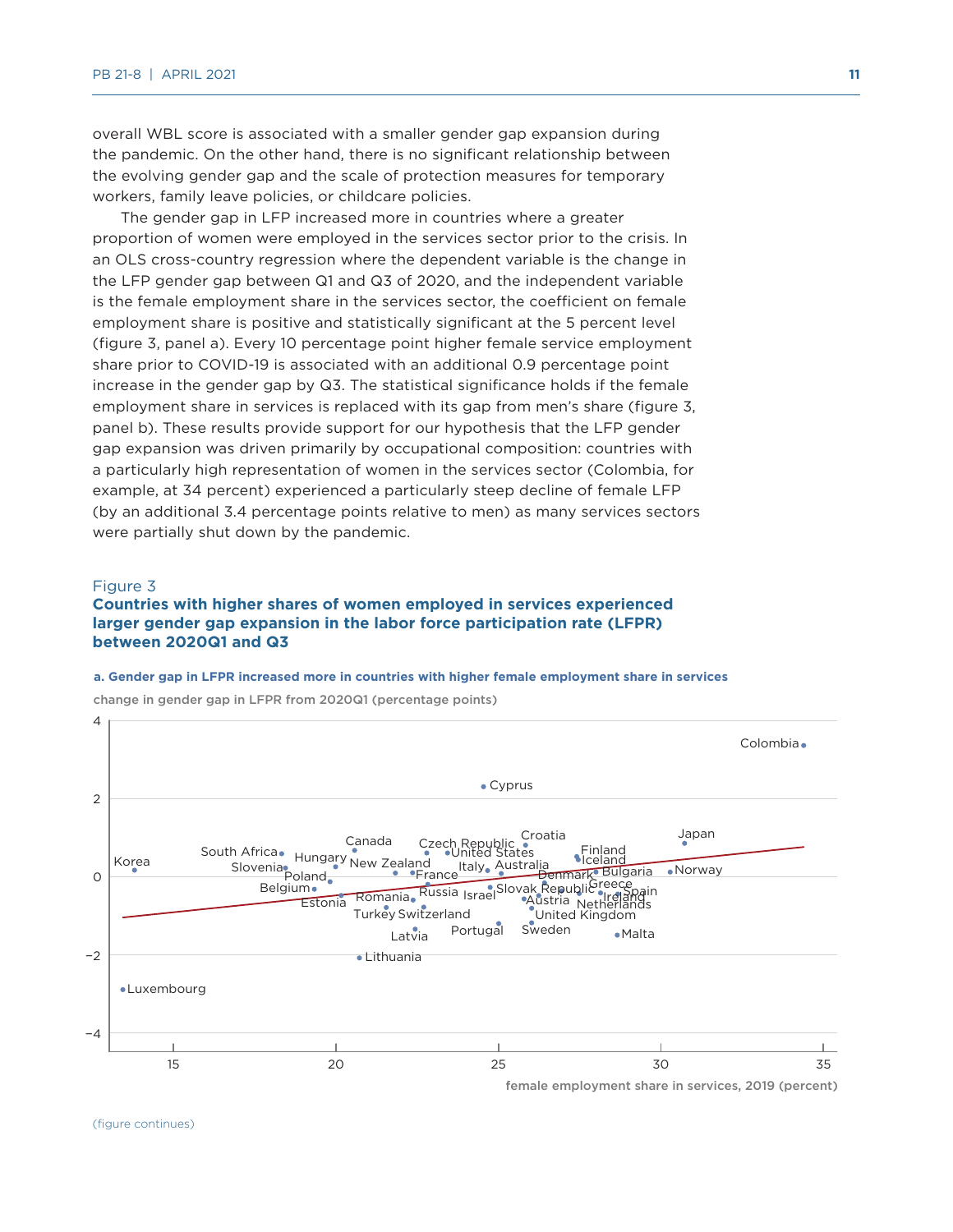#### Figure 3 (continued)

#### **b. Gender gap in LFPR increased more in countries with higher representation of women in services employment**

change in gender gap in LFPR from 2020Q1 (percentage points)

![](_page_11_Figure_4.jpeg)

gender gap in services employment share, 2019 (percentage points)

Notes: The red line represents fitted values. Figure shows 41 out of the 43 countries in the sample, because quarterly LFPR data are not available for Mexico and Chile. If the change in the gender gap is measured in percent rather than in percentage points, the positive association displayed in panel a holds, but the negative association displayed in panel b is no longer statistically significant. If Colombia is removed, the correlations in panels a and b preserve their signs but are no longer statistically significant. *Sources:* Labor force participation data from Organization for Economic Cooperation and Development, Eurostat, and ROSSTAT. Service employment data are based on International Labor Organization (ILO) estimates for 2019.

Research by Hyland, Djankov, and Goldberg (2020), among others, has shown that greater legal equality between men and women is positively associated with female labor supply. We test whether this correlation could suggest a more resilient female labor supply, relative to male labor supply, amid the global pandemic. Though not presented in charts, we find that women's labor supply, relative to that of men, has been more resilient to COVID-19 in countries with more gender equalizing laws as measured by the overall WBL score. The correlation is significant at the 90 percent confidence level. A country's paternity leave policy, however, is not statistically significant in our analysis, nor is the broader measure of family leave policy (as captured by the WBL Parenthood indicator).

Next, we move on to the type of employment. Early evidence from Japan shows that female workers fare worse than men largely because the share of part-time, temporary, and contract workers is larger for women (Kikuchi et al.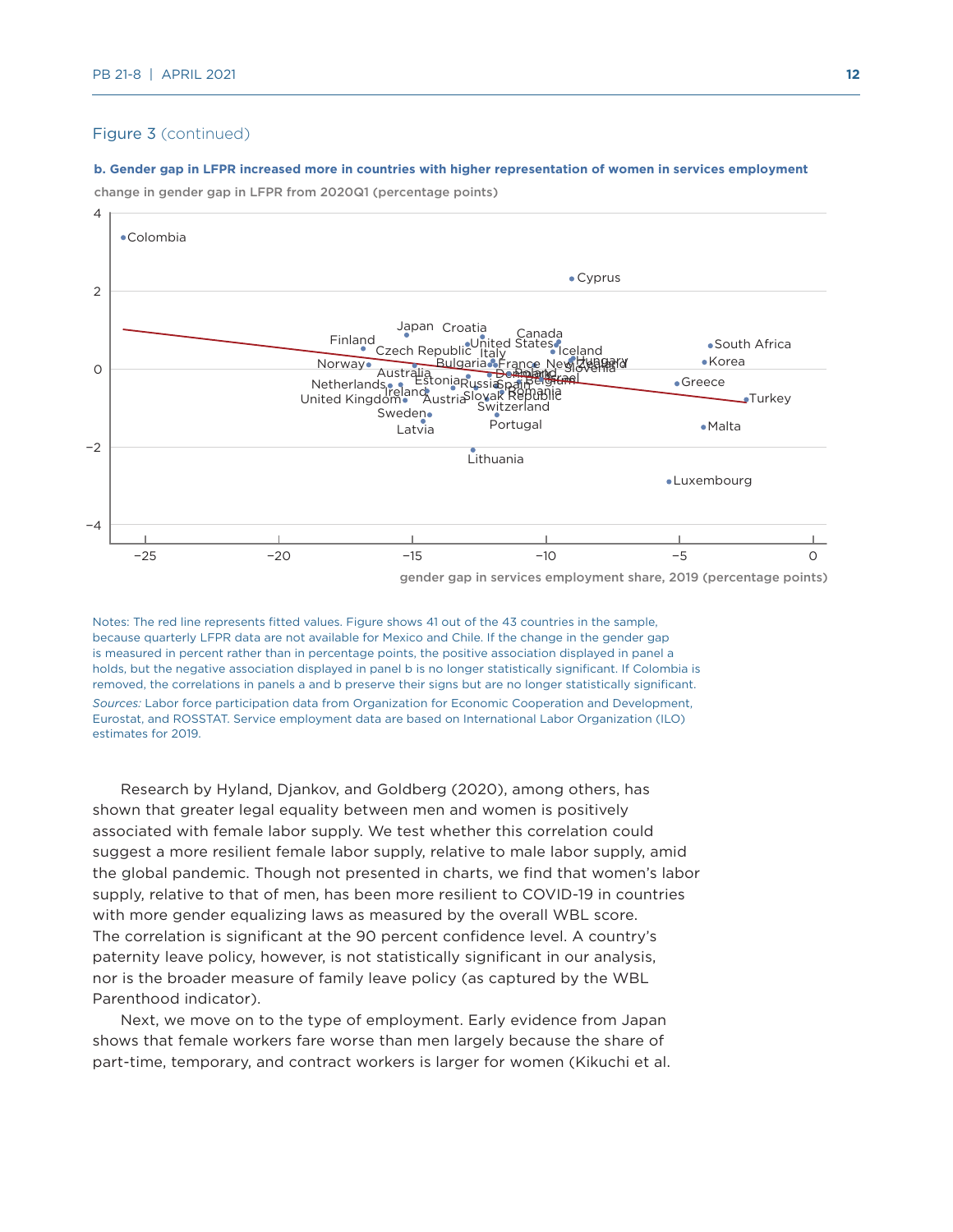2020).14 Figure 4 displays the correlation between the LFP gender gap expansion during the COVID-19 era and the gender gap in temporary employment prior to 2020 in panel a, and with the level of protections for temporary workers in panel b. The regression results show that the LFP gender gap expanded less in economies with a smaller share of women working under temporary contracts relative to men prior to the onset of the crisis. The correlation with temporary employment is statistically significant at the 1 percent level.<sup>15</sup> But protections in place for workers under temporary or fixed-term contracts do not have a significant effect.

#### Figure 4

#### **Countries with higher shares of female temporary workers experienced larger widening of the gender gap in the labor force participation rate (LFPR) during the pandemic**

#### **a. Gender gap in LFPR in 2020Q1–Q3 increased more in countries with higher shares of women in temporary employment relative to men prior to 2020**

gender gap change from Q1 (percentage point)

![](_page_12_Figure_6.jpeg)

(figure continues)

<sup>14</sup> As a robustness check, we also test the correlation between LFP gender gap expansion and part-time employment share in the precrisis era through the OLS model. We find that a female's part-time employment share is not significantly related to changes in the gender gap since the onset of the crisis.

<sup>15</sup> Regression results show that countries with a 10 percentage point larger gender gap in temporary employment tended to experience a 2.5 percentage point higher LFP gender gap expansion in 2020Q3.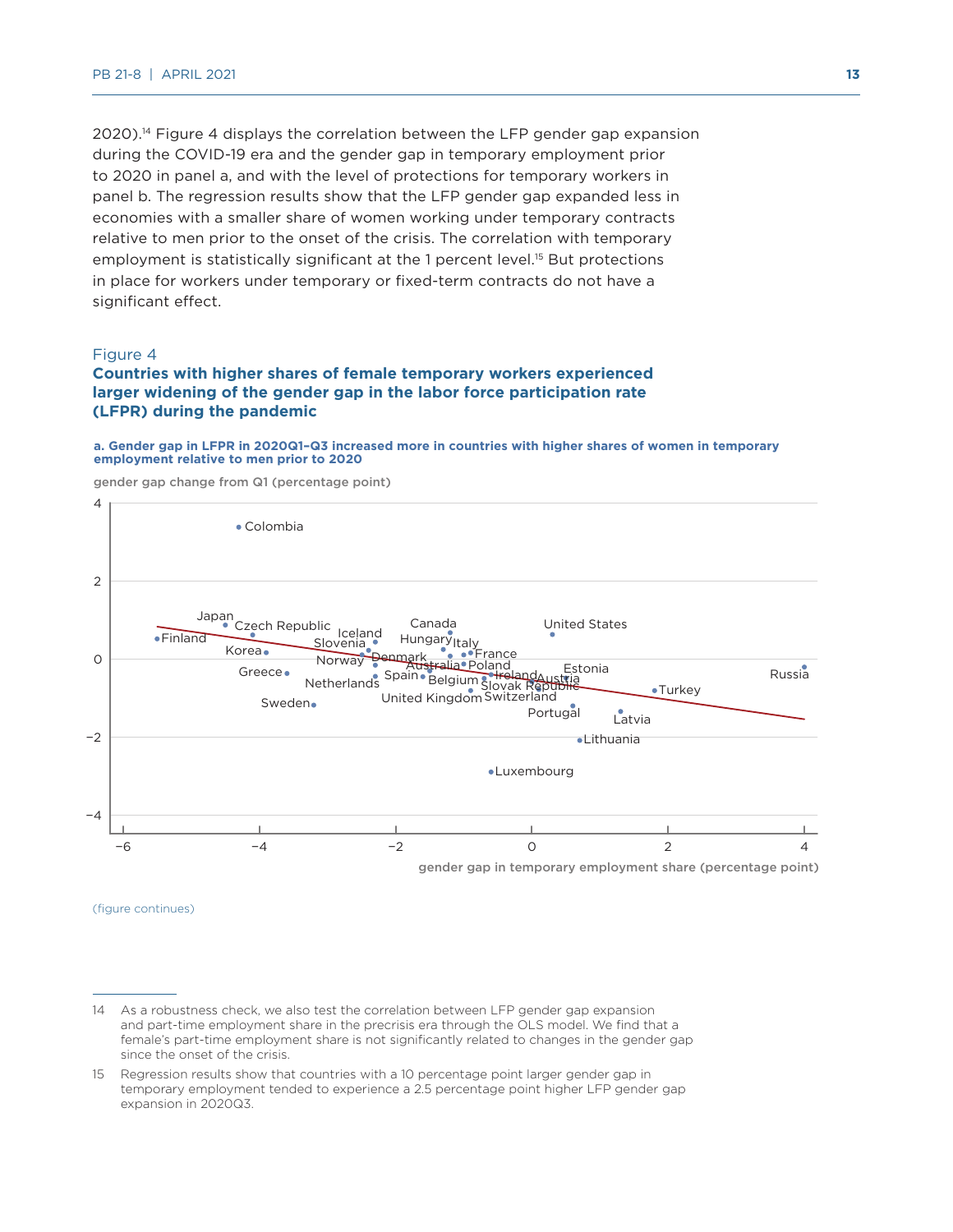#### Figure 4 (continued)

#### **b. Pre-COVID-19 protections for temporary workers do not predict changes in gender gap in LFPR in 2020Q1–Q3**

change in gender gap in LFPR from 2020Q1 (percentage points)

![](_page_13_Figure_4.jpeg)

employment protection score (temporary workers)

Notes: The red line represents fitted values. Figure shows 33 out of 43 countries in the sample due to limited availability of temporary employment data. Employment protection score measures the strictness of regulations on the use of fixed-term and temporary work agency contracts. Higher score means better protection. Temporary employment share is based on 2017 level. If the change in the gender gap is measured in percent rather than in percentage points, the coefficients for temporary employment share remain statistically significant at 5 percent and the coefficient for protection remains insignificant. *Source:* Labor force participation data retrieved from Organization for Economic Cooperation and Development, Eurostat, and ROSSTAT. Data on temporary employment (2017) and employment protection scores (2019 or latest available) retrieved from Organization for Economic Cooperation and Development.

Because of its well-established links to female labor supply, we also look at the relationship between the evolving gender gap during the COVID-19 pandemic and government expenditure on childcare, measured as a percent of gross domestic product. For this policy variable, we find no significant effect. Thus, while a number of authors (for example, Farré et al. 2020) have noted that the negative impact of the pandemic on female workers could be related to the extra childcare responsibilities they have borne, greater government expenditure on childcare in the pre-COVID-19 era does not appear to have insulated female workers from the labor-market impacts of the pandemic. This is not surprising in light of the fact that many childcare facilities had to shut down during the pandemic, leaving parents with no other option than to take time off work to care for their children. As we pointed out above, measures that were taken to specifically address such childcare closures (as in the United Kingdom) had more impact on keeping women in the workforce than preexisting policies.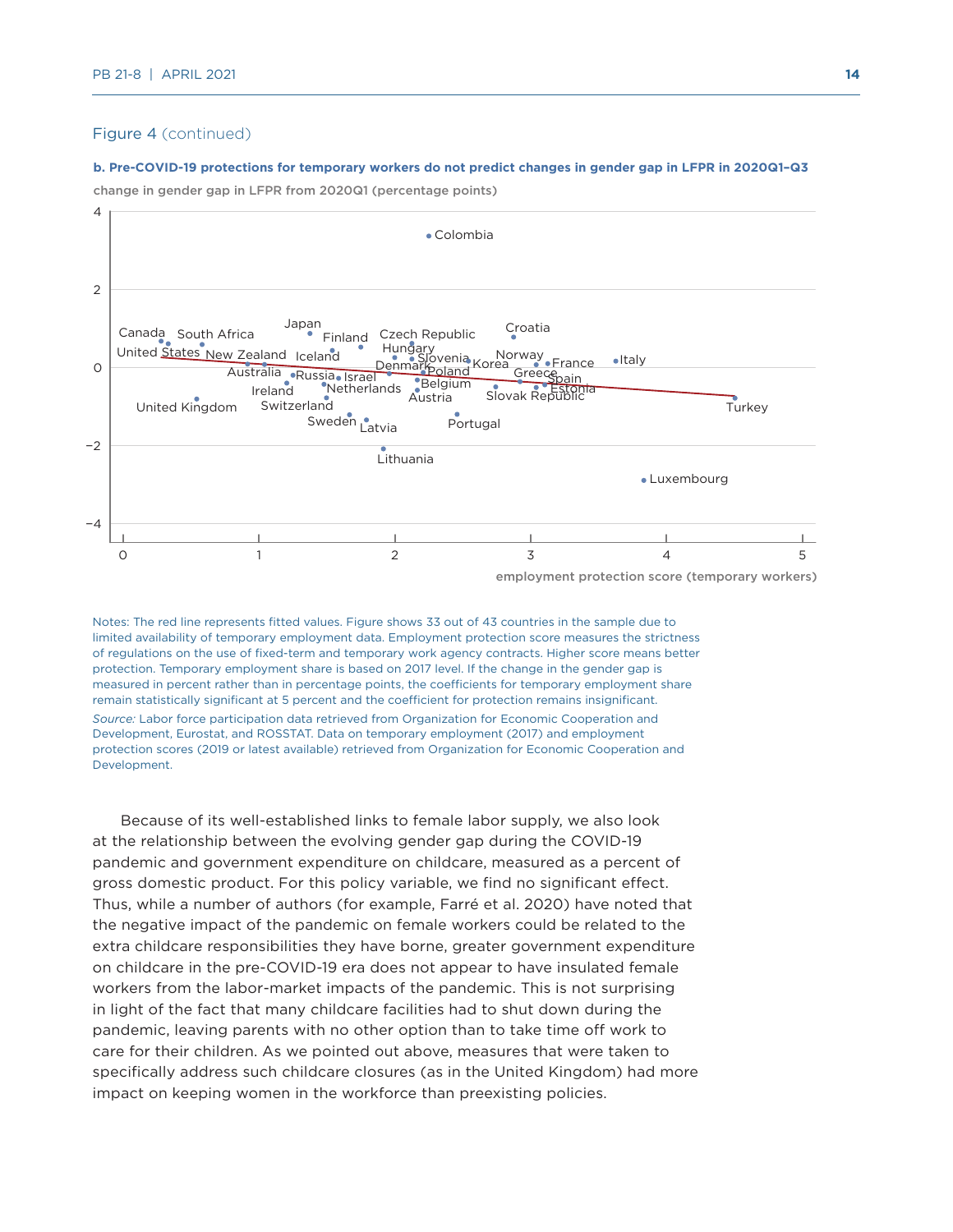#### **IV CONCLUSIONS**

The COVID-19 pandemic has inflicted disproportionate damage to sectors employing more women, such as retail stores, restaurants, and the hotel and hospitality business. An increase in family caregiving responsibilities because of school closures has also fallen on working mothers' shoulders. Both factors have pulled women out of the labor force. But there have been substantial differences across countries in the way the participation of women in the workforce has been affected relative to that of men. In some countries, the progress made toward integrating women into the workforce reversed substantially, while in other economies, the gender gap in labor force participation, unexpectedly, shrank during the early period of the pandemic.

On average, female employees have fared better in countries where women are less concentrated in the services sector, less likely to be employed as temporary workers, and where laws supported greater equality at the onset of the crisis. By contrast, precrisis policies pertaining to temporary worker protection, family leave and government expenditure on childcare were not found to be significantly correlated with changes in the LFP gender gap. Nevertheless, these policies are still worthwhile to pursue because they have been shown to have beneficial long-term effects on labor force participation by women (Zabalza and Tzannatos 1985; Berlinski, Galiani, and McEwan 2011; Amin, Islam, and Sakhonchik 2016; Herbst 2017; Hyland, Djankov and Goldberg 2020).

#### **REFERENCES**

- Adams-Prassl, A., T. Boneva, M. Golin, and C. Rauh. 2020. Inequality in the impact of the coronavirus shock: Evidence from real time surveys. *[Journal of Public Economics](https://www.sciencedirect.com/science/article/abs/pii/S0047272720301092)* 189 (September).
- Aisenbrey, S., M. Evertsson, and D. Grunow. 2009. Is there a career penalty for mothers' time out? A comparison of Germany, Sweden and the United States. *[Social Forces](https://www.jstor.org/stable/40645817?seq=1)* 88, no. 2: 573-605.
- Alon, Titan, Matthias Doepke, Jane Olmstead-Rumsey, and Michèle Tertilt. 2020. *The Impact of COVID-19 on Gender Equality*. [Covid Economics: Vetted and Real-Time](https://cepr.org/content/covid-economics-vetted-and-real-time-papers-0#PreviousIssues)  [Papers](https://cepr.org/content/covid-economics-vetted-and-real-time-papers-0#PreviousIssues) 22, no. 4: 62.
- Amin, M., A. Islam, and A. Sakhonchik. 2016. Does paternity leave matter for female employment in developing economies? Evidence from firm-level data. *[Applied](https://www.tandfonline.com/doi/abs/10.1080/13504851.2016.1139669)  [Economics Letters](https://www.tandfonline.com/doi/abs/10.1080/13504851.2016.1139669)* 23, no. 16: 1145-48.
- Baker, M., J. Gruber, and K. Milligan. 2008. Universal Child Care, Maternal Labor Supply, and Family Wellbeing. *[Journal of Political Economy](https://www.journals.uchicago.edu/doi/abs/10.1086/591908)* 116, no. 4: 709-45.
- Berlinski, S., S. Galiani, and P. J. McEwan. 2011. Preschool and Maternal Labor Market Outcomes: Evidence from a Regression Discontinuity Design. *[Economic Development](https://pubmed.ncbi.nlm.nih.gov/21174882/)  [and Cultural Change](https://pubmed.ncbi.nlm.nih.gov/21174882/)* 59, no. 2: 313–44.
- NU, CEPAL. 2021. *The economic autonomy of women in a sustainable recovery with equality*. [Informe Especial COVID-19](https://repositorio.cepal.org/handle/11362/46634) No. 9.
- Collins, C., L. C. Landivar, L. Ruppanner, and W. J. Scarborough. 2021. COVID-19 and the gender gap in work hours. *[Gender, Work & Organization](https://onlinelibrary.wiley.com/doi/10.1111/gwao.12506)* 28, no. S1:101-12.
- Cools, S., J. H. Fiva, and L. J. Kirkebeoen. 2015. Causal Effects of Paternity Leave on Children and Parents. *[The Scandinavian Journal of Economics](https://onlinelibrary.wiley.com/doi/abs/10.1111/sjoe.12113)* 117, no. 3: 801-28.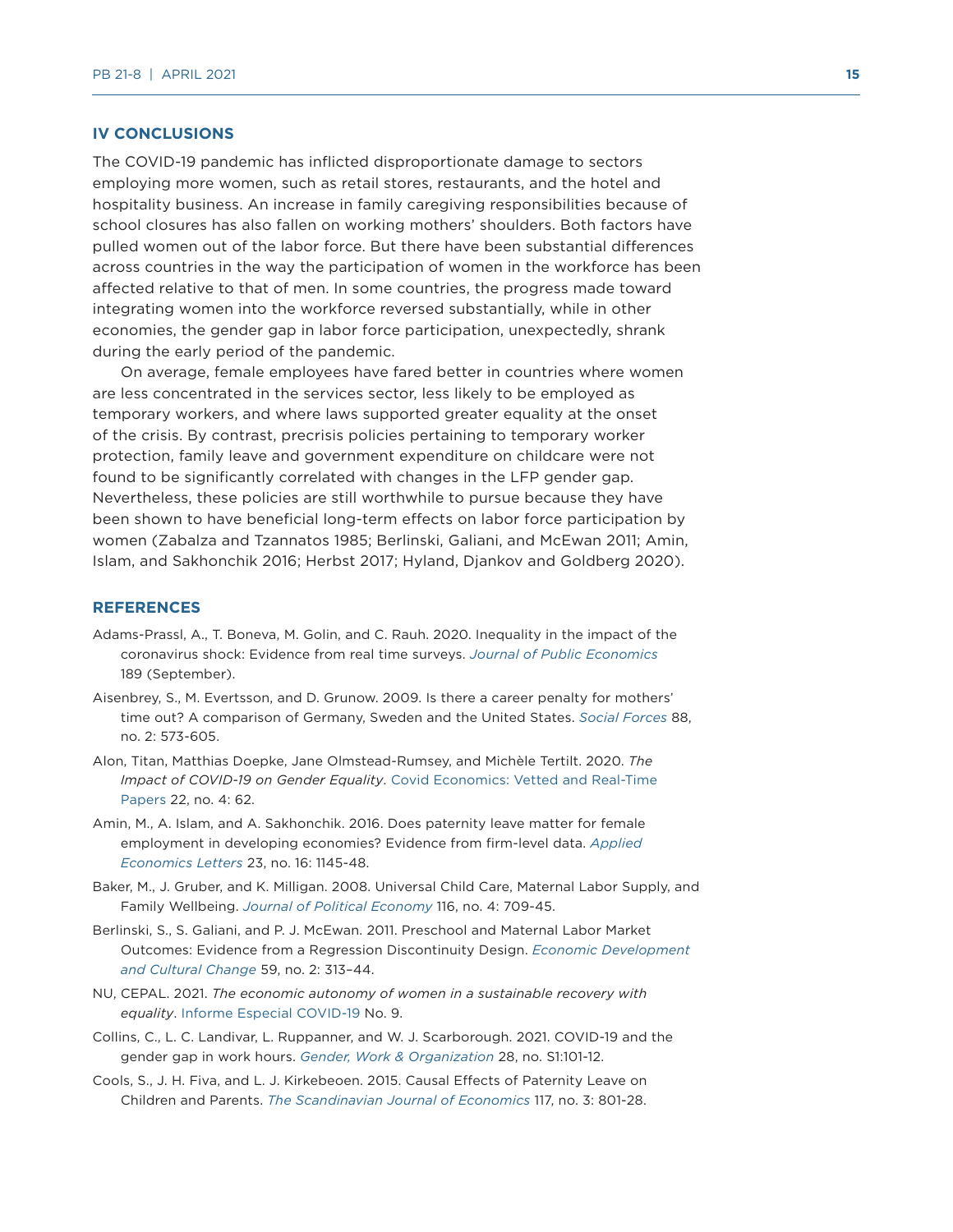- Cortés, P., and J. Pan. 2020. *Children and the remaining gender gaps in the labor market [NBER Working Paper 27980](https://www.nber.org/papers/w27980)*. Cambridge, MA: National Bureau of Economic Research.
- Ekberg, J., R. Eriksson, and G. Friebel. 2013. Parental Leave: A Policy Evaluation of the Swedish "Daddy-Month" Reform. *[Journal of Public Economics](https://www.sciencedirect.com/science/article/abs/pii/S0047272712001004)* 97: 131-43.
- Farré, L., Y. Fawaz, L. González, and J. Graves. 2020. *How the COVID-19 lockdown affected gender inequality in paid and unpaid work in Spain*. [IZA Discussion Paper Series no.](https://ideas.repec.org/p/iza/izadps/dp13434.html)  [13434.](https://ideas.repec.org/p/iza/izadps/dp13434.html) Bonn: Institute of Labor Economics (IZA).
- Craig, L., and B. Churchill. 2021. Dual-earner parent couples' work and care during COVID-19. *[Gender, Work & Organization](https://onlinelibrary.wiley.com/doi/10.1111/gwao.12497)* 28, no. 1: 66-79.
- Goldin, C. 2014. A Grand Gender Convergence: Its Last Chapter. *American Economic Review* 104, no. 4: 1091–119.
- Goldin, C., and L. Katz. 2011. The Cost of Workplace Flexibility for High-Powered Professionals. *[The Annals of the American Academy of Political and Social Science](https://scholar.harvard.edu/files/goldin/files/the_cost_of_workplace_flexibility_for_high-powered_professionals.pdf)* 638, no. 1: 45–67.
- Cook, R., and D. Grimshaw. 2020. A gendered lens on COVID-19 employment and social policies in Europe. *[European Societies](https://www.tandfonline.com/doi/full/10.1080/14616696.2020.1822538)* 23, sup1: S215-S227.
- Haeck, Catherine, P. Lefebvre, and P. Merrigan. 2015. Canadian Evidence on Ten Years of Universal Preschool Policies: The Good and the Bad. *[Labour Economics](https://www.sciencedirect.com/science/article/abs/pii/S0927537115000664)* 36: 137-57.
- Herbst, C. M. 2017. Universal Child Care, Maternal Employment, and Children's Long-Run Outcomes: Evidence from the US Lanham Act of 1940. *[Journal of Labor Economics](https://www.journals.uchicago.edu/doi/abs/10.1086/689478)* 35, no. 2: 519–64.
- Hyland, M., S. Djankov, and P. Goldberg. 2020. Gendered Laws and Women in the Workforce. *[American Economic Review: Insights](https://www.aeaweb.org/articles?id=10.1257/aeri.20190542)* 2, no. 4: 475-90.
- IMF (International Monetary Fund). 2020. *[Latin American Labor Markets during](https://www.imf.org/~/media/Files/Publications/REO/WHD/2020/Oct/English/Labor.ashx?la=en)  [COVID-19.](https://www.imf.org/~/media/Files/Publications/REO/WHD/2020/Oct/English/Labor.ashx?la=en)* Washington.
- Kikuchi, S., S. Kitao, and M. Mikoshiba. 2020. Who suffers from the COVID-19 shocks? Labor market heterogeneity and welfare consequences in Japan. *[Journal of the Japanese and](https://www.sciencedirect.com/journal/journal-of-the-japanese-and-international-economies/vol/59/suppl/C)  [International Economies](https://www.sciencedirect.com/journal/journal-of-the-japanese-and-international-economies/vol/59/suppl/C)* 59, article 101117.
- Kristal, T., and M. Yaish. 2020. Does the coronavirus pandemic level gender inequality curve? (It doesn't). *[Research in Social Stratification and Mobility](https://www.sciencedirect.com/science/article/pii/S0276562420300561)* 68, article 100520.
- Lefebvre, P., and P. Merrigan. 2008. Child-Care Policy and the Labor Supply of Mothers with Young Children: A Natural Experiment from Canada. *[Journal of Labor Economics](https://www.jstor.org/stable/10.1086/587760?seq=1)* 26, no. 3: 519-48.
- Lemieux, T., K. Milligan, T. Schirle, and M. Skuterud. 2020. Initial impacts of the COVID-19 pandemic on the Canadian labour market. *[Canadian Public Policy](https://www.utpjournals.press/doi/full/10.3138/cpp.2020-049)* 46, no. S1: S55-S65.
- Napari, S. 2010. Is there a motherhood wage penalty in the Finnish private sector? *[Labour](https://onlinelibrary.wiley.com/doi/abs/10.1111/j.1467-9914.2010.00471.x)* 24, no. 1: 55-73.
- Olivetti, C., and B. Petrongolo. 2017. The economic consequences of family policies: lessons from a century of legislation in high-income countries. *[Journal of Economic](https://www.aeaweb.org/articles?id=10.1257/jep.31.1.205)  [Perspectives](https://www.aeaweb.org/articles?id=10.1257/jep.31.1.205)* 31, no. 1: 205-30.
- Patnaik, A. 2019. Reserving Time for Daddy: the Consequences of Fathers' Quotas. *[Journal](https://www.journals.uchicago.edu/doi/abs/10.1086/703115?af=R&mobileUi=0)  [of Labor Economics](https://www.journals.uchicago.edu/doi/abs/10.1086/703115?af=R&mobileUi=0)* 37, no. 4: 1009-59.
- Pierre, B., J. Créchet, and Z. Deng. 2020. *[Labour market flows and worker trajectories](https://www.econstor.eu/handle/10419/225256)  [in Canada during COVID-19.](https://www.econstor.eu/handle/10419/225256)* Working Paper Series No. 32. University of Waterloo, Canadian Labour Economics Forum (CLEF).
- Sevilla, A., and S. Smith. 2020. *Baby steps: The gender division of childcare during the COVID-19 pandemic*. [IZA Discussion Paper Series no. 13302.](http://ftp.iza.org/dp13302.pdf) Bonn: Institute of Labor Economics (IZA).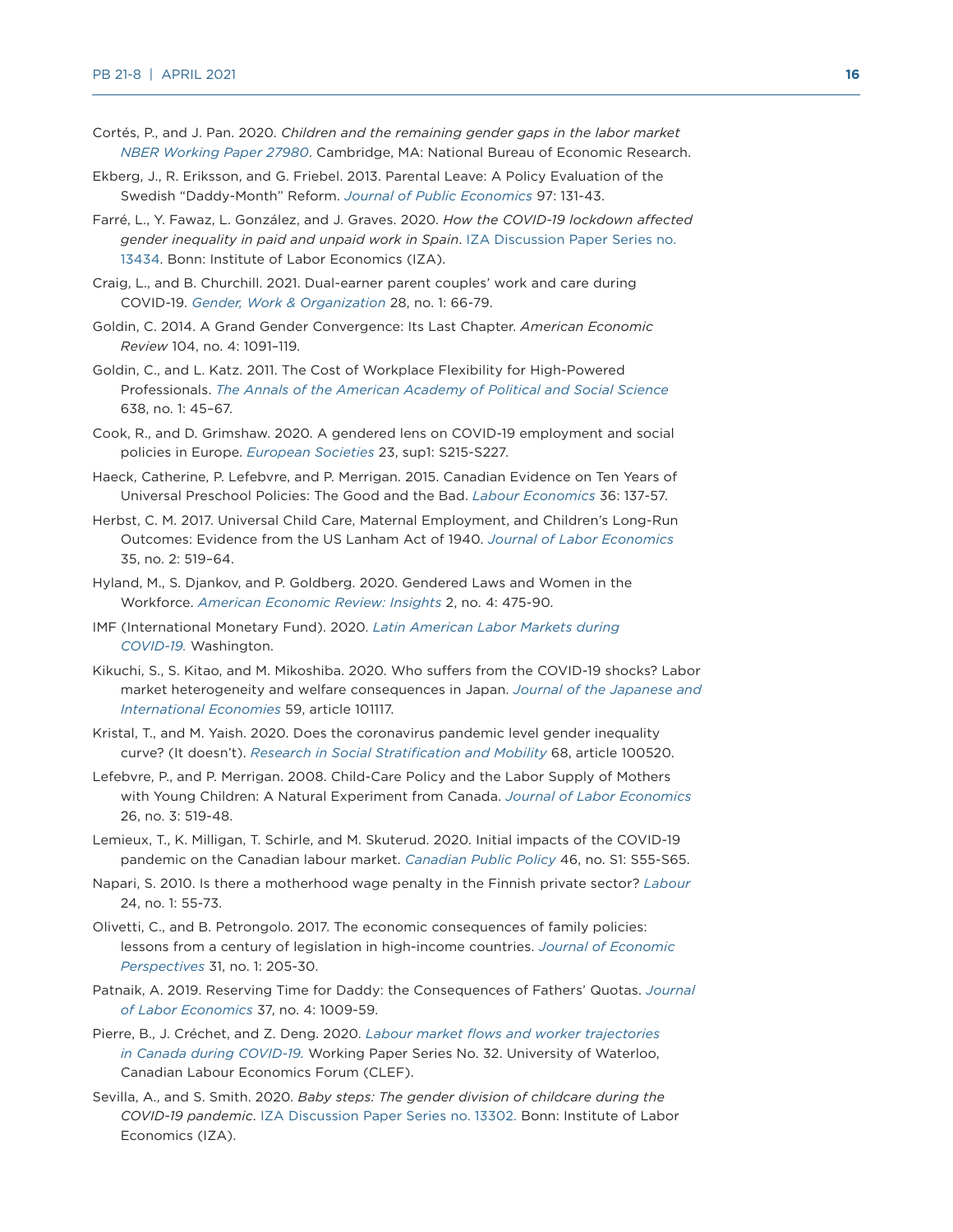- Witteveen, D. 2020. Sociodemographic inequality in exposure to COVID-19-induced economic hardship in the United Kingdom. *[Research in Social Stratification and](https://www.sciencedirect.com/science/article/pii/S0276562420300871)  [Mobility](https://www.sciencedirect.com/science/article/pii/S0276562420300871)* 69, article 100551.
- Zabalza, A., and Z. Tzannatos. 1985. The Effect of Britain's Anti-Discriminatory Legislation on Relative Pay and Employment. *[Economic Journal](https://www.jstor.org/stable/2233033?seq=1)* 95, no. 379: 679-99.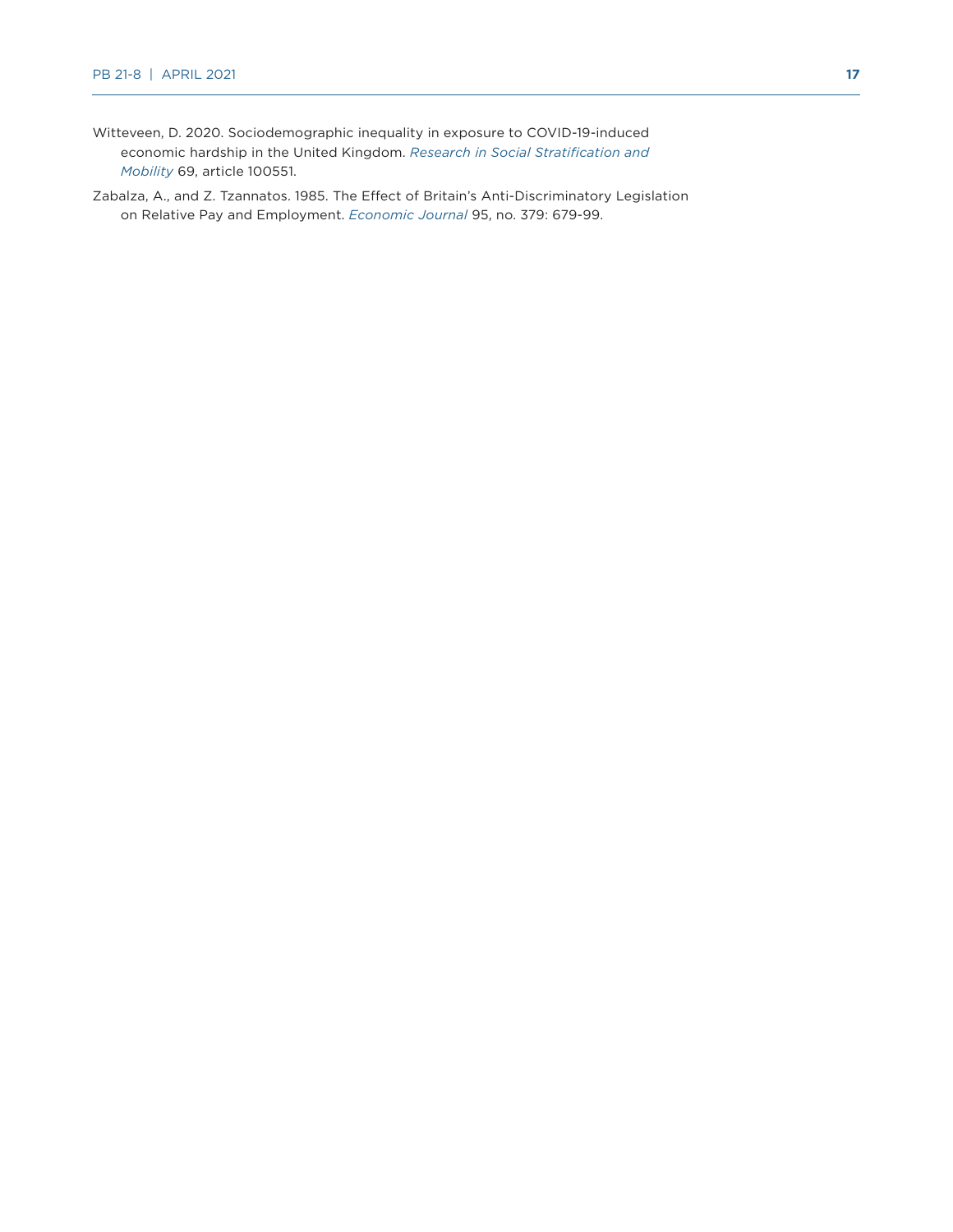#### **APPENDIX**

#### **Data on labor force participation and changes in the gender gap in 43 countries covered in this study**

|                 | <b>Labor force</b><br>participation, 2019 |                                                     | Gender gap change in 2020 (percentage points) |                               |                               |                  |                   |  |
|-----------------|-------------------------------------------|-----------------------------------------------------|-----------------------------------------------|-------------------------------|-------------------------------|------------------|-------------------|--|
| <b>Country</b>  | Gender gap<br>(percentage<br>points)      | Female<br>labor force<br>participation<br>(percent) | <b>Monthly</b>                                |                               |                               | <b>Quarterly</b> |                   |  |
|                 |                                           |                                                     | January to<br><b>October</b>                  | January to<br><b>November</b> | January to<br><b>December</b> | $Q1$ to $Q2$     | Q1 to Q3          |  |
| Australia       | 9.25                                      | 73.90                                               | 0.06                                          | 0.05                          | 0.10                          | 1.03             | 0.07              |  |
| Austria         | 9.45                                      | 72.34                                               |                                               | $\qquad \qquad -$             | $\qquad \qquad -$             | $-0.33$          | $-0.58$           |  |
| Belgium         | 8.18                                      | 64.92                                               |                                               | $\overline{\phantom{0}}$      |                               | $-0.48$          | $-0.32$           |  |
| <b>Bulgaria</b> | 8.90                                      | 68.73                                               |                                               |                               |                               | $-1.30$          | 0.10              |  |
| Canada          | 6.81                                      | 75.56                                               | 0.97                                          | 0.70                          | 0.60                          | 1.13             | 0.67              |  |
| Chile           | 18.81                                     | 57.97                                               | 1.66                                          | 2.25                          | 2.34                          |                  | $\qquad \qquad -$ |  |
| Colombia        | 22.37                                     | 62.22                                               | 1.99                                          | 1.41                          | 1.27                          | 2.21             | 3.36              |  |
| Croatia         | 9.95                                      | 61.55                                               | $\qquad \qquad -$                             | $\qquad \qquad -$             | $\qquad \qquad -$             | 1.20             | 0.80              |  |
| Cyprus          | 10.51                                     | 70.95                                               | —                                             | —                             |                               | 1.10             | 2.30              |  |
| Czech Republic  | 13.66                                     | 69.76                                               | 0.45                                          | 0.18                          | $-0.04$                       | 0.22             | 0.61              |  |
| Denmark         | 5.97                                      | 76.02                                               | $-1.00$                                       | $-1.30$                       | $-1.00$                       | $-0.32$          | $-0.16$           |  |
| Estonia         | 6.28                                      | 75.69                                               | $\qquad \qquad -$                             | $\qquad \qquad -$             | $\overline{\phantom{0}}$      | 0.42             | $-0.49$           |  |
| Finland         | 3.53                                      | 76.61                                               | 1.10                                          | 1.10                          | 1.07                          | 0.59             | 0.51              |  |
| France          | 7.08                                      | 68.19                                               | $\overline{\phantom{0}}$                      | $\overline{\phantom{0}}$      | $\overline{\phantom{0}}$      | $-0.11$          | 0.10              |  |
| Greece          | 16.35                                     | 60.35                                               | $\overline{\phantom{0}}$                      | $\overline{\phantom{0}}$      |                               | 0.16             | $-0.38$           |  |
| Hungary         | 14.76                                     | 65.27                                               | —                                             | $\qquad \qquad -$             | $\overline{\phantom{0}}$      | $-0.12$          | 0.24              |  |
| Iceland         | 4.95                                      | 84.45                                               | 0.03                                          | $-0.80$                       | $-1.10$                       | 0.87             | 0.43              |  |
| Ireland         | 11.92                                     | 67.22                                               | $\overline{\phantom{0}}$                      | $\overline{\phantom{0}}$      |                               | $-0.32$          | $-0.41$           |  |
| Israel          | 5.00                                      | 69.23                                               | $-0.44$                                       | $-0.44$                       | $-0.63$                       | 1.08             | $-0.28$           |  |
| Italy           | 18.50                                     | 56.50                                               | 0.68                                          | 0.58                          | 0.72                          | 0.69             | 0.16              |  |
| Japan           | 13.78                                     | 72.57                                               | 0.45                                          | 0.16                          | $-0.07$                       | 0.99             | 0.86              |  |
| Korea           | 18.87                                     | 59.96                                               | 0.34                                          | 0.34                          | O.11                          | 0.41             | 0.16              |  |
| Latvia          | 4.79                                      | 74.98                                               | —                                             | —                             |                               | 0.00             | $-1.35$           |  |
| Lithuania       | 2.31                                      | 76.91                                               | $\qquad \qquad -$                             | —                             | $\qquad \qquad -$             | $-0.20$          | $-2.09$           |  |
| Luxembourg      | 9.06                                      | 67.36                                               | —                                             | —                             |                               | $-2.82$          | $-2.90$           |  |
| Malta           | 19.12                                     | 65.99                                               | —                                             | —                             |                               | 0.50             | $-1.50$           |  |
| Mexico          | 33.02                                     | 48.80                                               | 1.23                                          | 0.77                          | 0.47                          | —                | $\qquad \qquad -$ |  |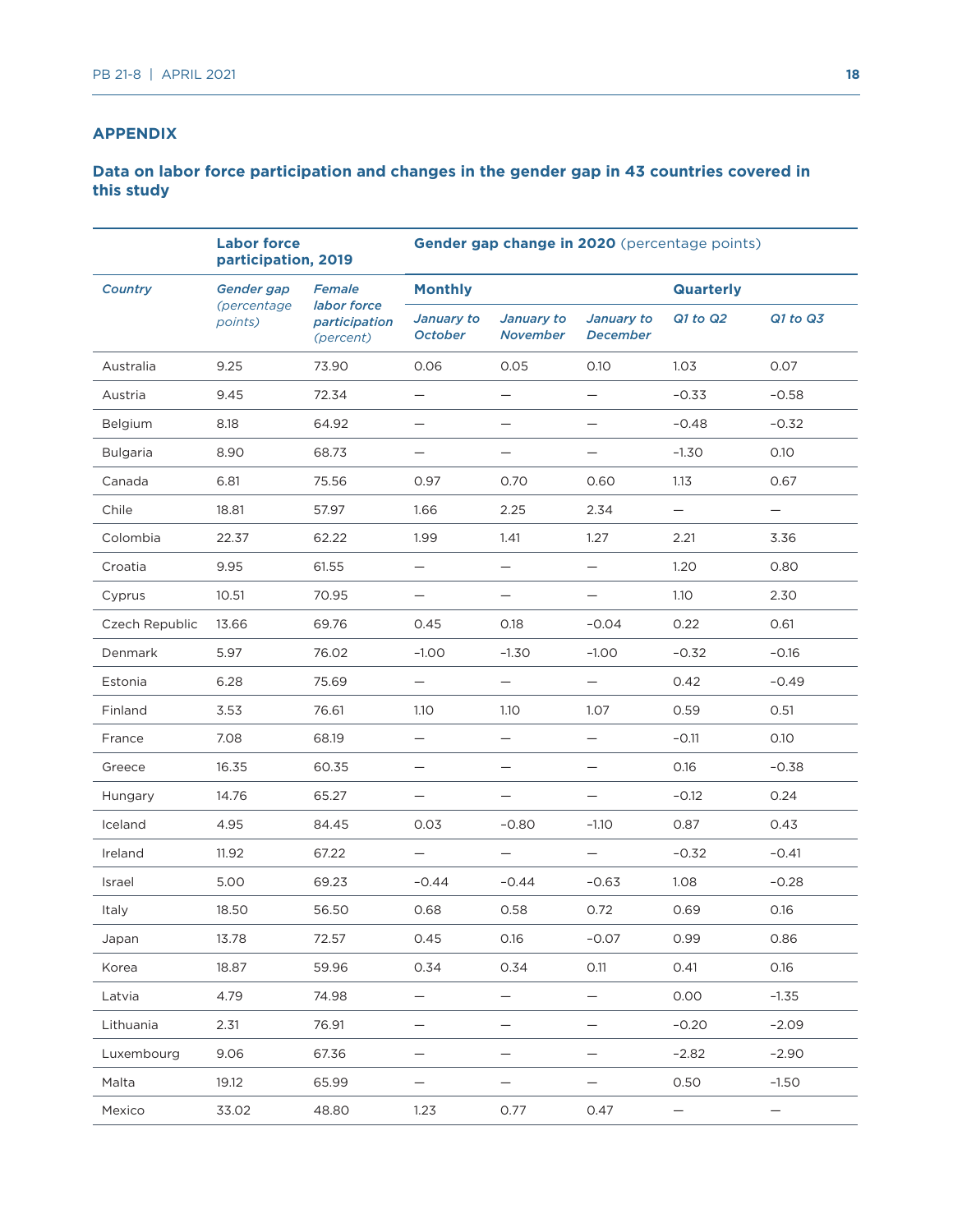|                      | <b>Labor force</b><br>participation, 2019 |                                                     | Gender gap change in 2020 (percentage points) |                               |                                  |                  |          |  |
|----------------------|-------------------------------------------|-----------------------------------------------------|-----------------------------------------------|-------------------------------|----------------------------------|------------------|----------|--|
| <b>Country</b>       | Gender gap<br>(percentage<br>points)      | Female<br>labor force<br>participation<br>(percent) | <b>Monthly</b>                                |                               |                                  | <b>Quarterly</b> |          |  |
|                      |                                           |                                                     | January to<br><b>October</b>                  | January to<br><b>November</b> | January to<br><b>December</b>    | $Q1$ to $Q2$     | Q1 to Q3 |  |
| Netherlands          | 8.47                                      | 76.65                                               | $-1.07$                                       | $-1.13$                       | $-1.10$                          | 0.38             | $-0.44$  |  |
| New Zealand          | 8.38                                      | 76.77                                               | $\overline{\phantom{0}}$                      | $\qquad \qquad -$             |                                  | $-0.03$          | 0.08     |  |
| Norway               | 4.95                                      | 75.73                                               | 0.00                                          | 0.10                          |                                  | $-0.04$          | 0.09     |  |
| Poland               | 14.30                                     | 63.41                                               |                                               | $\overline{\phantom{0}}$      |                                  | 0.73             | $-0.13$  |  |
| Portugal             | 5.45                                      | 72.89                                               | $-0.50$                                       | $-0.40$                       | $-0.40$                          | 0.34             | $-1.21$  |  |
| Romania              | 19.16                                     | 58.88                                               | —                                             | $\qquad \qquad -$             | $\overbrace{\phantom{12322111}}$ | $-0.90$          | $-0.60$  |  |
| Russia               | 10.49                                     | 69.19                                               | $-0.10$                                       | $-0.33$                       | $-0.10$                          | $-0.80$          | $-0.20$  |  |
| Slovak<br>Republic   | 12.48                                     | 66.36                                               |                                               | $\qquad \qquad$               |                                  | $-0.16$          | $-0.50$  |  |
| Slovenia             | 5.77                                      | 72.24                                               |                                               | $\overline{\phantom{0}}$      |                                  | 1.28             | 0.21     |  |
| South Africa         | 12.37                                     | 53.42                                               | —                                             | $\overline{\phantom{0}}$      |                                  | $-0.68$          | 0.59     |  |
| Spain                | 9.78                                      | 70.07                                               |                                               | —                             |                                  | 0.99             | $-0.45$  |  |
| Sweden               | 3.44                                      | 81.11                                               | 0.43                                          | 0.73                          | 0.97                             | 0.23             | $-1.19$  |  |
| Switzerland          | 8.08                                      | 80.21                                               |                                               |                               |                                  | 1.03             | $-0.79$  |  |
| Turkey               | 39.44                                     | 38.72                                               | —                                             | $\qquad \qquad -$             |                                  | $-1.66$          | $-0.79$  |  |
| United<br>Kingdom    | 8.85                                      | 74.37                                               | $-1.00$                                       | $-1.00$                       | $-1.00$                          | $-0.44$          | $-0.82$  |  |
| <b>United States</b> | 10.68                                     | 68.85                                               | 0.20                                          | 0.20                          | 0.03                             | 0.19             | 0.60     |  |

— = not available

Note: Monthly data are based on three-month moving average of labor force participation rate, using maximum age group available; quarterly and annual data are based on labor force aged 15–64.

*Source:* Labor force data are from the Organization for Economic Cooperation and Development (annual, quarterly, and monthly), Eurostat (quarterly), and national statisics offices (monthly).